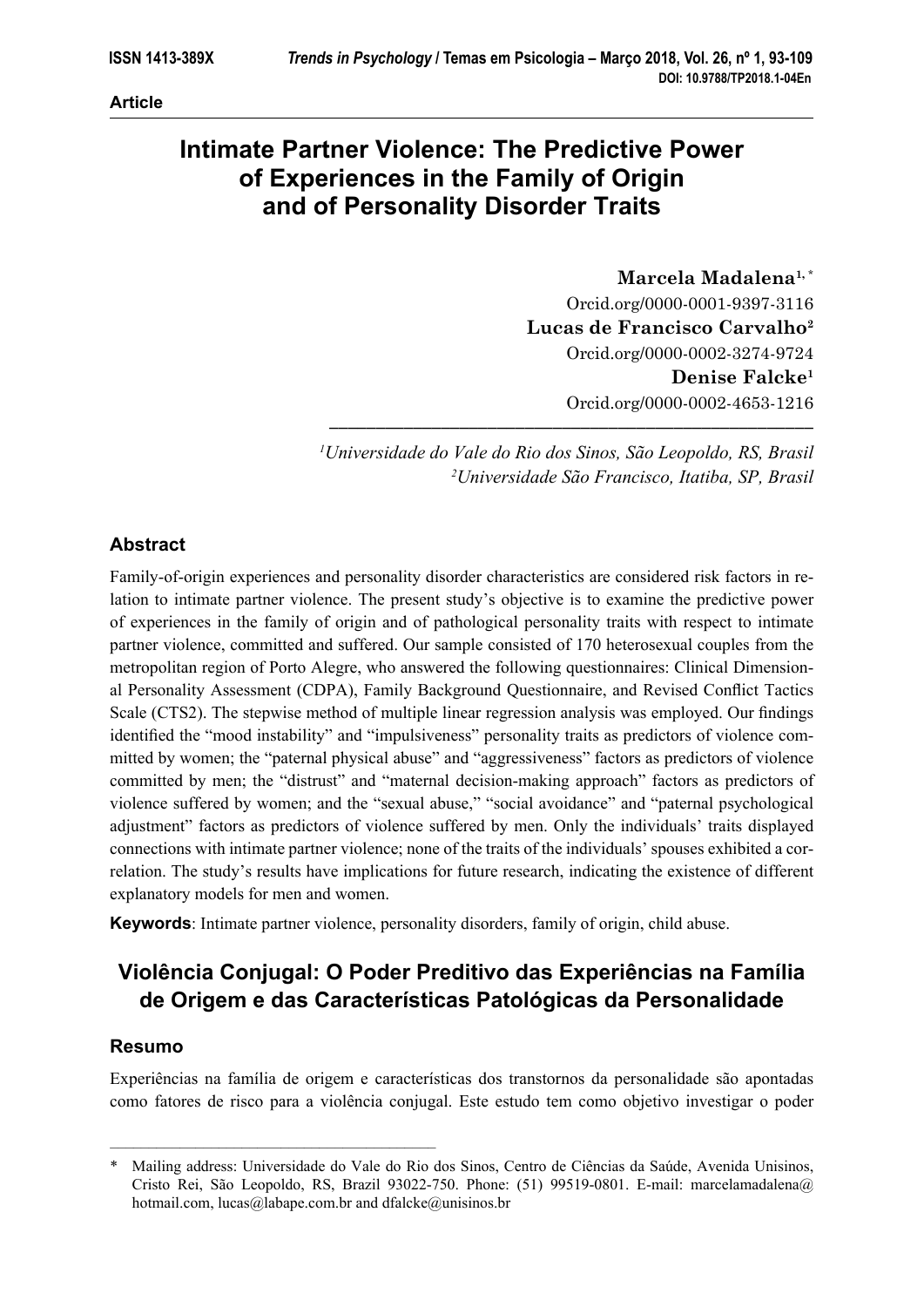preditivo das experiências na família de origem e das características patológicas da personalidade para a violência conjugal, cometida e sofrida. A amostra foi constituída por 170 casais heterossexuais da região metropolitana de Porto Alegre. Os participantes responderam aos seguintes instrumentos: Inventário Dimensional Clínico da Personalidade (IDCP), *Family Background Questionnaire* e a *Revised Conflict Tactics Scale* (CTS2). Foi realizada análise de regressão linear múltipla, através do método *stepwise.*  Os resultados apontaram a Instabilidade de Humor e a Impulsividade como preditoras da violência cometida pelas mulheres; o Abuso Físico paterno e a Agressividade como preditores da violência cometida pelos homens; a Desconfiança e o Estilo de Decisão Materno como preditores da violência sofrida pelas mulheres; e o Abuso sexual, a Evitação Social e o Ajustamento Psicológico Paterno como preditores da violência sofrida pelos homens. Apenas características do indivíduo estiveram associadas à violência conjugal, nenhuma característica do parceiro apresentou correlação. Os dados do estudo possuem implicações para futuras pesquisas, sugerindo a existência de diferentes modelos explicativos da violência entre os sexos.

**Palavras-chave**: Violência conjugal, transtornos da personalidade, família de origem, maus-tratos infantil.

# **La Violencia Conyugal: El Poder Predictivo de las Experiencias en la Familia de Origen y de las Características Patológicas de la Personalidad**

#### **Resumen**

Experiencias en la familia de origen y las características de los trastornos de personalidad se identifican como factores de riesgo para la violencia doméstica. Este estudio tiene como objetivo investigar la capacidad de predicción de experiencias en la familia de origen y las características patológicas de la personalidad a la violencia conyugal, cometidas y recibidas. La muestra fue de 170 parejas heterosexuales en la región metropolitana de Porto Alegre. Los participantes respondieron a los siguientes instrumentos: Inventario de Personalidad Clínica (PICD), Cuestionario de antecedentes familiares y tácticas de conflicto revisadas escala dimensional (CTS2). El análisis de regresión lineal múltiple se llevó a cabo mediante el método por etapas. Los resultados mostraron que la inestabilidad del humor y la impulsividad como predictores de violencia cometidos por las mujeres; Abuso físico paterna y la agresividad como predictores de violencia cometidos por los hombres; La desconfianza y el estilo materno Decisión como predictores de la violencia sufrida por las mujeres; y el abuso sexual, la evitación social y ajuste psicológico Paterno como predictores de la violencia que sufren los hombres. Sólo las características individuales se asociaron con la violencia doméstica, ninguna característica socio correlacionada. Los datos del estudio tienen implicaciones para la investigación futura, lo que sugiere la existencia de diferentes modelos explicativos de la violencia entre los sexos.

**Palabras clave**: Violencia doméstica, trastornos de la personalidad, familia de origen, maltrato infantil.

Intimate partner violence is a matter of social concern because of its impact on public health in Brazil and around the world (Ministry of Health, 2008; Vives-Cases, Álvarez-Dardet, & Caballero, 2003). With respect to the perpetration of violence, meta-analyses indicate the existence of gender symmetry (Stith et al., 2000; Straus, 2011), in contradiction of the viewpoint advocated by feminist studies to the effect that women are the principal victims (Johnson, 2006; Kelly & Johnson, 2008). Nonetheless, it is noteworthy that, notwithstanding the existence of gender symmetry in terms of the perpetration of violence, the consequences are asymmetric, giv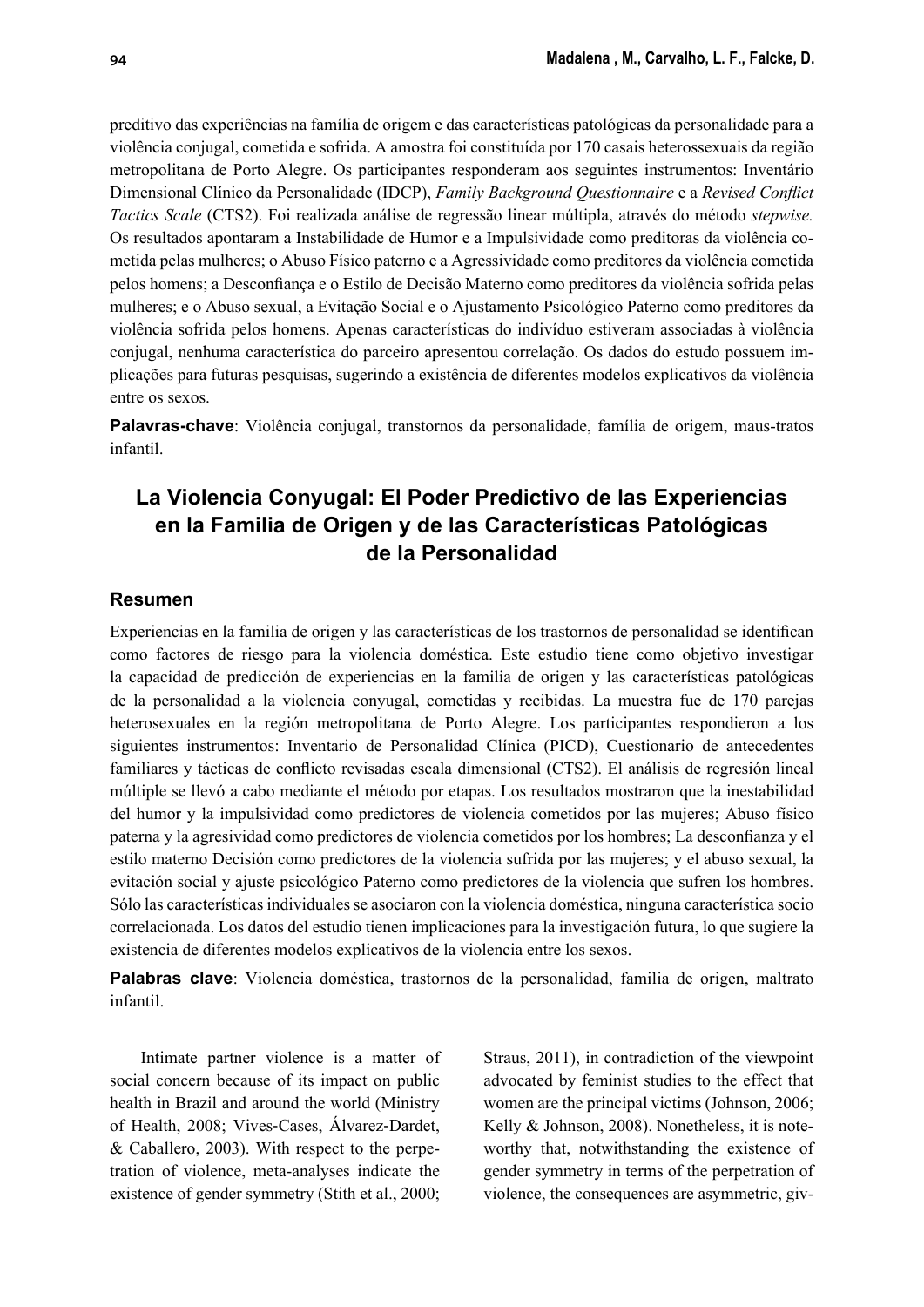en that violence perpetrated by men can be more injurious than violence committed by women can (Straus, 2011).

Aiming at comprehending violent behavior in relationships, many studies examine variables that are potentially associated with the phenomenon. Among them, adverse childhood incidents experienced in the family of origin are the risk factors most frequently studied (Fang & Corso, 2007, 2008; Fehringer & Hindin, 2009; Fergusson, 2011; Godbout, Dutton, Lussier, & Sabourin, 2009; Jaoko, 2010; Wareham, Boots, & Chavez, 2009; Yoshihma & Horrocks, 2010). As per Stith and collaborators (2000), witnessing or suffering violent behavior within the familial environment as a child is related to experiencing intimate partner violence as an adult, both as a victim and as a perpetrator.

Generally speaking, adverse childhood experiences include physical, sexual, and emotional abuse, neglect (Ministry of Health, 2008), and psychoactive substance abuse on the part of parents (Fergusson, Boden, & Horwood, 2008). Among such experiences, incidents involving abuse are studied the most. Several studies have transformed estimates of physical, sexual and emotional abuse into a single, general measurement of adverse childhood experiences and have linked this variable to the perpetration of intimate partner violence (Jin, Doukas, Beiting, & Viksman, 2014; Mair, Cunradi, & Todd, 2012; McKinney, Caetano, Ramisetty-Mikler, & Nelson, 2009; Roberts, McLaughlin, Conron,  $& Koenen, 2011$ . Specifically pinpointing each particular incident of abuse during childhood, other studies have revealed connections that are more specific, yet controversial. They spotted connections between parental physical, sexual and drug-related abuse in childhood and the perpetration of intimate partner violence in adulthood (Fergusson et al., 2008). Nevertheless, several authors have classified physical abuse as the principal predictor of the perpetration of violence (Fergusson et al., 2008), while others have included neglect alongside physical abuse as the key predictor (Fang & Corso, 2008). In contrast, another study attributed greater predictive power to sexual abuse in terms of foreseeing the perpetration of violence (Fang & Corso, 2007). Considering the connections with the intimate partner violence that was suffered, one observes differences between the findings of such studies, such as parental drug abuse and the perpetration of crimes (Fergusson et al., 2008), victimization via physical and sexual abuse (Afifi et al., 2009), and victimization by way of physical abuse and neglect (Widom, Czaja, & Dutton, 2008).

Connections between adverse childhood experiences and intimate partner violence were identified for both men and women (Afifi et al., 2009; Fergusson et al., 2008; Hines, 2008; McKinney et al., 2009; White & Widom, 2003), yet their impact could be different for each sex. The findings of various studies indicate that adverse childhood experiences in the family of origin can affect men more than they affect women. Furthermore, one observes the possibility of a direct connection between such experiences and intimate partner violence in the case of men. (Fergusson, 2011; Jin et al., 2014). Here, "direct connection" refers to the inexistence of other variables influencing the connection, whereas "indirect connection" would denote the existence of such variables. Such a direct relationship was discerned in a study by O'Leary, Slep and O'Leary (2007). By way of structural equation modeling, these authors perceived that adverse childhood experiences in the family of origin exhibit a direct connection with the perpetration of violence by men. In contrast, with respect to abuse committed by women, this correlation is indirect, *i.e.*, it is influenced by other variables.

Nevertheless, the results of the studies reveal that the existence of adverse experiences in the family of origin is not a determining factor for the pattern to repeat itself in adulthood (Fang & Corso, 2007, 2008; Fehringer & Hindin, 2009; Fergusson, 2011; Godbout et al., 2009; Jaoko, 2010; Wareham et al., 2009; Yoshihma & Horrocks, 2010). Several studies examine variables that mediate this connection; such variables include personality disorder characteristics (Liu et al., 2012; O'Leary et al., 2007), which are fre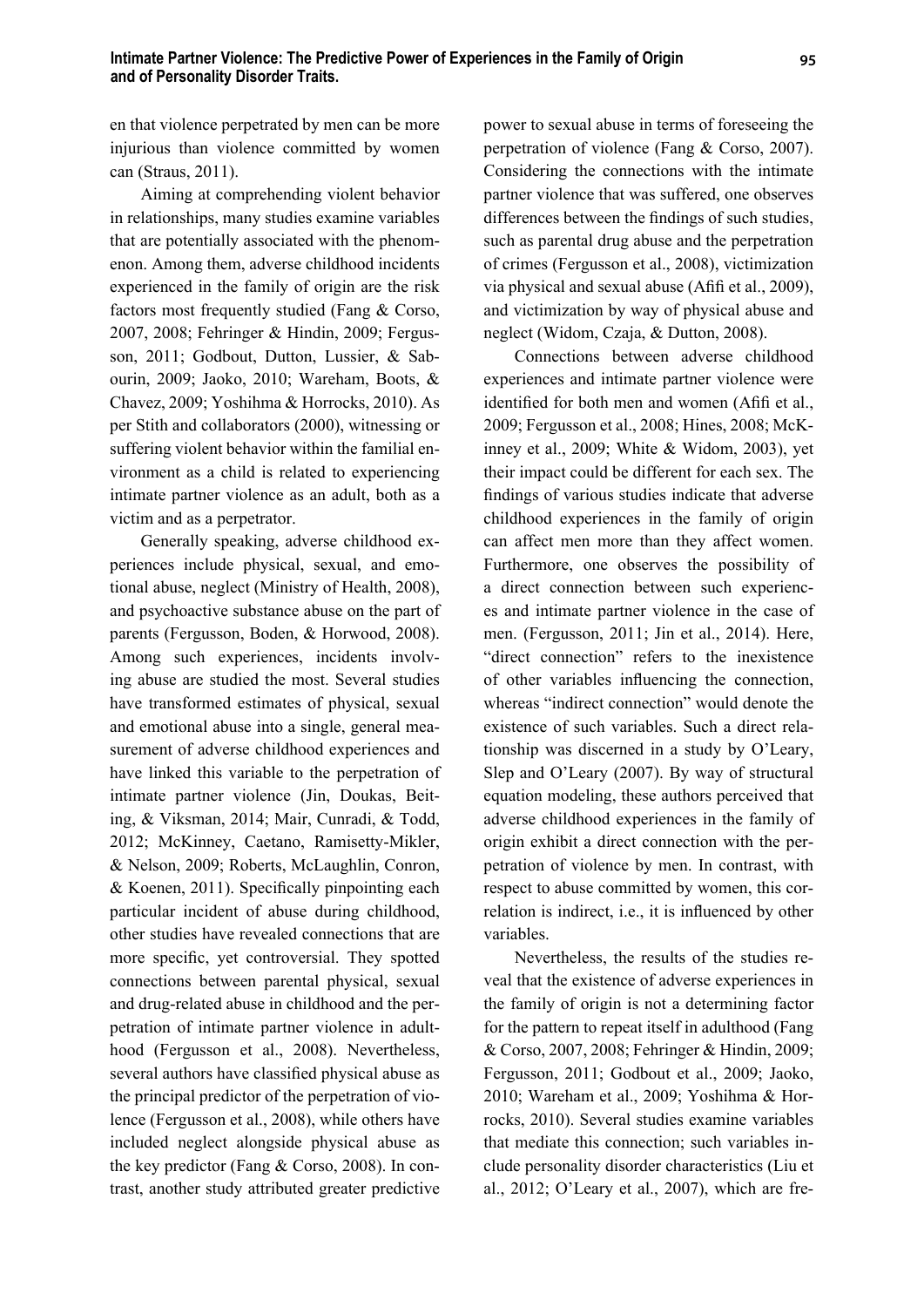quently analyzed from the standpoint of being related to violence between intimate partners (Costa & Babcock, 2008; Ehrensaft, Cohen, & Johnson, 2006; Fowler & Westen, 2011; Holtzworth-Munroe, Meehan, Herron, Rehman, & Stuart, 2003; Liu et al., 2012; Maneta, Cohen, & Schulz, 2013; Thornton, Graham-Kevan, & Archer, 2010).

Personality disorders are characterized by a strict pattern in at least two of the following areas: (a) affection; (b) cognition; (c) pattern of interpersonal relationships; and (d) impulse control. Such characteristics entail clinically significant suffering by and harm to the individual (American Psychological Association [APA], 2014). According to DSM-5, there are ten types of personality disorder (PD), which are labeled Paranoid, Schizoid, Schizotypal, Borderline, Antisocial, Histrionic, Narcissistic, Dependent, Obsessive-Compulsive and Avoidant (APA, 2014).

Borderline and antisocial PD traits appear with greater frequency in the literature (Costa & Babcock, 2008; Fowler & Westen, 2011; Holtzworth-Munroe et al., 2003; Liu et al., 2012; Maneta et al., 2013; Pico-Alfonso, Echeburúa, & Martinez, 2008; Ross & Babcock, 2009; Walsh et al., 2010; Weinstein, Oltmans, & Gleason, 2012); and they also are observed to make up the typologies of intimate partner offenders. Nonetheless, the schizoid, schizotypal and paranoid types of PD of Cluster A (Ehrensaft et al., 2006; Thornton et al., 2010) and obsessive-compulsive PD of Cluster C (Fernández-Montalvo & Echeburúa, 2008) were also found to be associated with intimate partner violence. Even so, obsessive-compulsive personality disorder should be examined with caution because it evidences controversies among the studies, also having been identified as protective in relation to such situations (Ehrensaft et al., 2006; Thornton et al., 2010).

Although only a few studies have yet examined personality disorder traits in relation to the abuse suffered, they did identify connections. Their findings indicate Cluster-A disorders (Pico-Alfonso et al., 2008) and borderline and antisocial PD (Kuijpers, Knaap, Winkel, Pemberton, & Baldry, 2010; Walsh et al., 2010).

Moreover, several studies have highlighted the analysis of the wife-husband dyad in situations involving marital violence (Bouchard, Sabourin, Lussier, & Villeneuve, 2009; Langhinrichsen-Rohling, 2010; Maneta et al., 2013). After all, people involved in dyadic relationships can influence each other's thoughts, emotions and behaviors, a mechanism known as the partner effect (Kenny, Kashy, & Cook, 2006).

In light of the aforementioned factors, one can see that intimate partner violence is a complex, multi-determined phenomenon. Along these lines, the present study aims to examine the predictive power of family-of-origin experiences and of spouses' pathological personality traits in relation to the incidence of marital violence, which is committed and suffered by both sexes.

## **Method**

# *Study Description*

The present research is a quantitative, cross-sectional study featuring an explanatory design, for it aims to identify variables that contribute to the incidence of the marital violence phenomenon.

# *Sample*

This study's sample involved 170 heterosexual couples, residents of the metropolitan region of Porto Alegre (Brazil), between the ages of 19 and 81 years (*m* = 40.61; *SD* = 12.74). The lengths of their relationships varied between six months and 56 years ( $m = 15.18$ ;  $SD = 11.82$ ). In order to qualify for participation in the study, the couples had to be involved in a loving relationship and cohabiting. We established the following exclusion criteria: couples who had been living together for less than six months and individuals who had insufficient schooling to be able to comprehend and complete the surveys, which were self-administered questionnaires. The description of the sample is displayed in Table 1.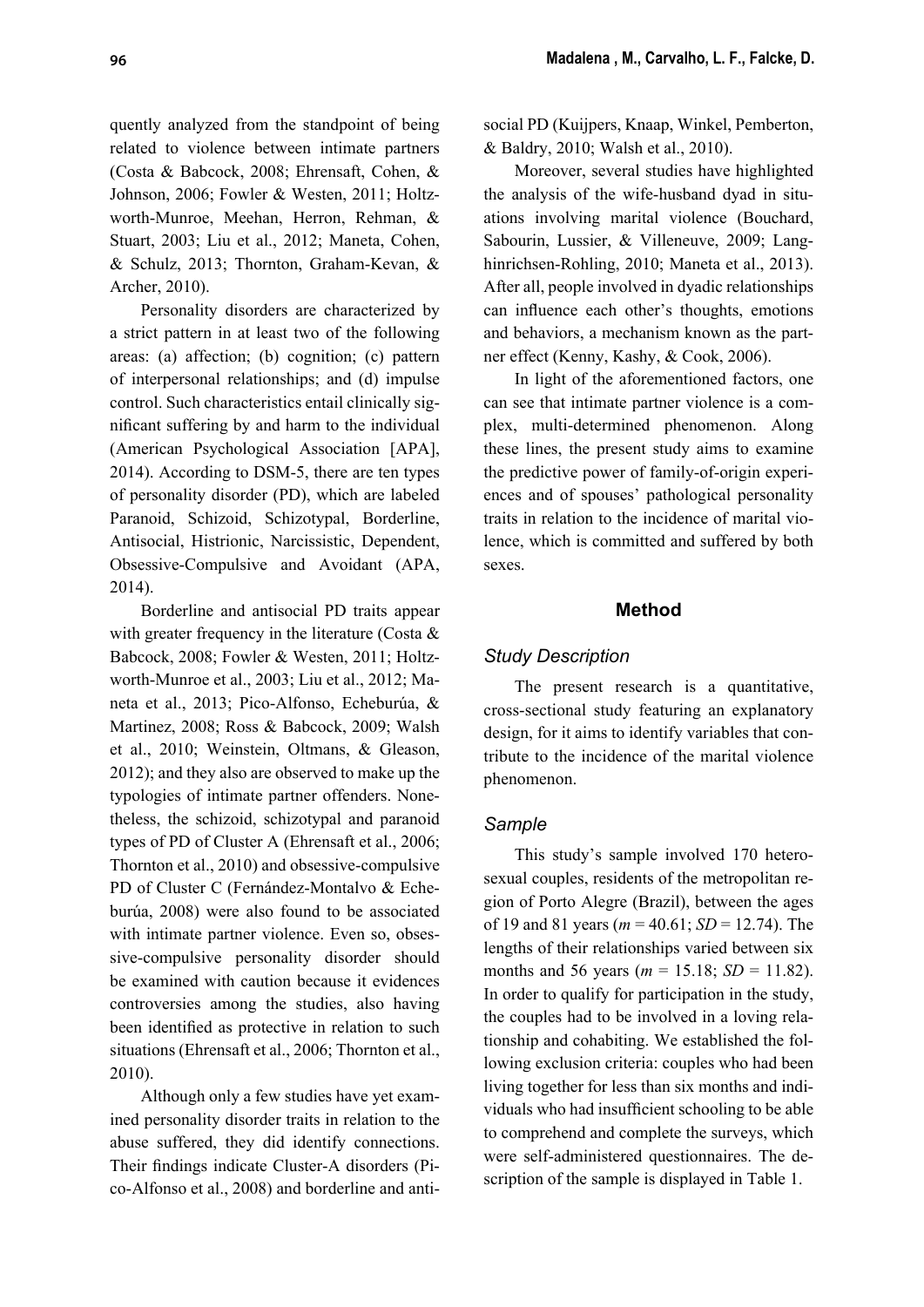| Table 1                          |  |
|----------------------------------|--|
| <b>Description of the Sample</b> |  |

| Variables                   |                    | $\frac{0}{0}$ |
|-----------------------------|--------------------|---------------|
| Marital status              | Officially married | $60.9\%$      |
|                             | Living together    | 39.1%         |
| Prior cohabitation          | Yes                | 19.0%         |
|                             | Nο                 | 81.0%         |
| Children                    | Yes                | 68.2%         |
|                             | N <sub>0</sub>     | 31.8%         |
| Engages in paid<br>activity | Yes                | 86.0%         |
|                             | No                 | 14.0%         |
| Education                   | No schooling       | 0.60%         |
|                             | Elementary school  | 9.10%         |
|                             | High school        | 50.80%        |
|                             | University         | 39.50%        |

#### *Instruments*

The survey consisted of the following instruments:

*Sociodemographic Data Questionnaire:* 23 questions involving information such as age, education, occupation, income, length of the relationship and other items.

*Family Background Questionnaire* (FBQ) *Subscales*: the FBQ (Melchert, 1998a, 1998b) is an instrument that consists of questions related to 179 items, which are answered according to a five-point Likert scale. It features 15 subscales concerning the subject's recollections of incidents experienced in the family of origin. The present study employed the following subscales: maternal and paternal physical neglect; maternal and paternal physical abuse; sexual abuse; maternal and paternal drug abuse; psychological adjustment of the parents; and maternal and paternal decision-making approach. The FBQ was translated into Portuguese by Falcke (2003). It achieved high reliability indexes: 0.9902 for the overall scale; and between 0.40 and 0.95 for the subscales. In the present study, we obtained the following Cronbach's alphas for each subscale:

physical neglect (0.616); paternal physical abuse (0.848); maternal physical abuse (0.781); sexual abuse (0.307); paternal drug abuse (0.939); maternal drug abuse (0.875); paternal psychological adjustment (0.589); maternal psychological adjustment (0.514); paternal decision-making approach (0.811); and maternal decision-making approach (0.798).

*Clinical Dimensional Personality Assessment* - CDPA (Carvalho, 2011): assesses pathological personality traits. DSM-IV Axis II symptoms and Millon's (2011; Millon, Grossman, Millon, Meagher, & Ramnath, 2004) theory of personality disorders support the CDPA, which consists of 215 items in the form of questions that are answered according to a four-point Likert scale. The CDPA items are grouped into twelve subscales, which correspond to personality traits and can be indicators of personality disorders. In the present research, we found the following Cronbach's alphas for each subscale: dependency (0.857); aggressiveness (0.878); mood instability (0.920); eccentricity (0.862); need for attention (0.810); distrust (0.818); grandiosity (0.771); detachment (0.796); social avoidance (0.783); conscientiousness (0.684); and impulsiveness (0.675).

*Revised Conflict Tactics Scales - CTS2* (Straus, Hamby, Boney-Mccoy, & Sugarman, 1996; translated into Portuguese by Moraes, Hasselmann, & Reichenheim, 2002): CTS2 consists of 78 questions that are answered according to a Likert scale. It rates minor and grave sexual coercion, minor and grave physical violence, minor and grave bodily injury, minor and grave psychological hostility, and negotiation. The answers encompass both the violent acts committed by those responding to the questionnaire and their views concerning their intimate partners' acts. In the present study, we employed the dimensions of minor and grave physical violence as an overall measurement of violence. The Cronbach's alpha we obtained for the global measurement of the physical violence committed was 0.997; and for that of the physical violence suffered, 0.998.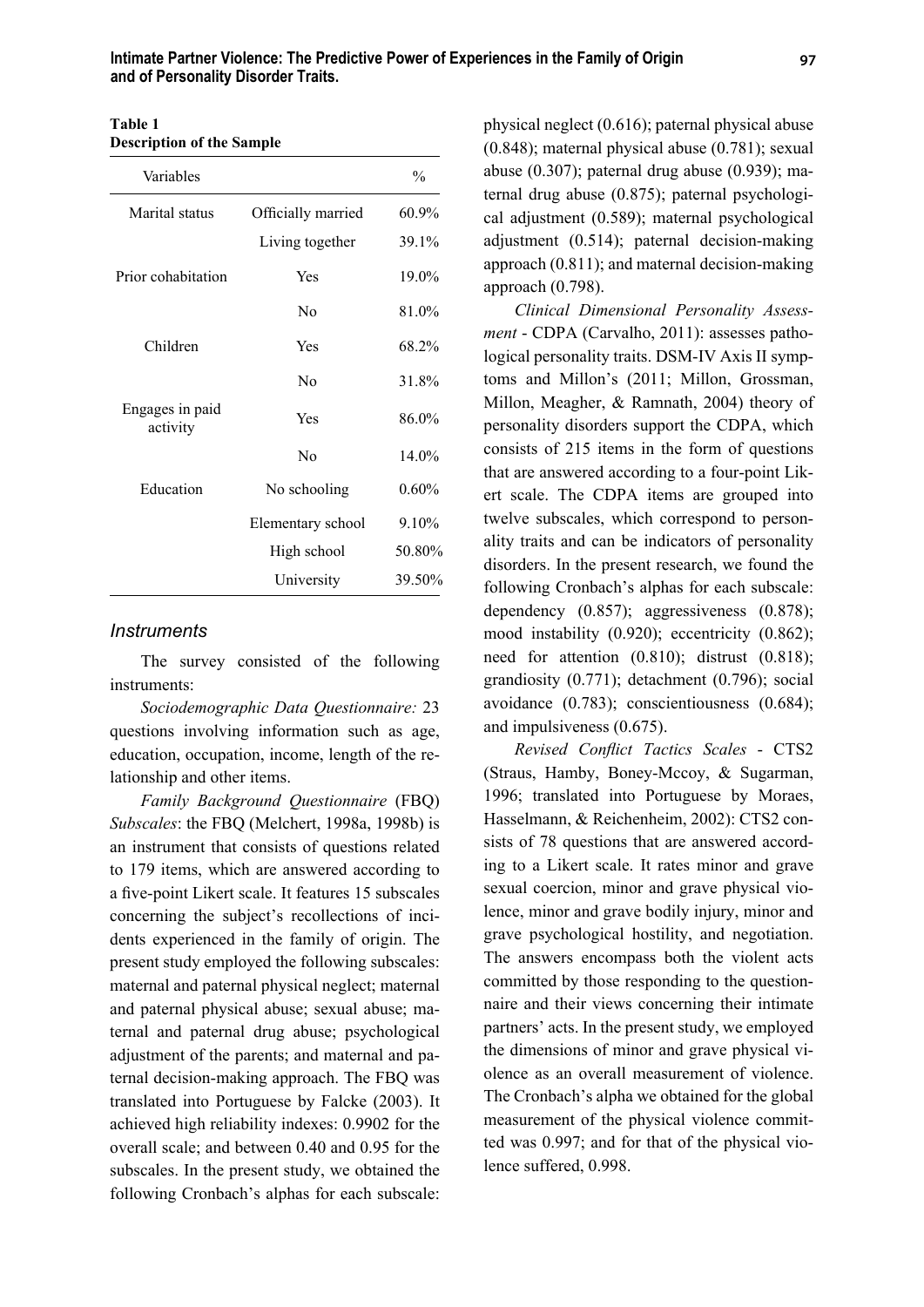# *Data Collection Procedures*

We chose the couples for the survey by way of convenience sampling. We then contacted them by phone to schedule the interviews at their homes, according to their availability. They answered the questionnaires in the presence of the researcher or a research assistant in a single session of 60 to 90 minutes.

# *Ethical Considerations*

The present study is part of a broader study entitled "Variables Predictive of Marital Violence: Experiences in the family of origin; personal and interpersonal traits," which was submitted to the Research Ethics Committee of the University of Vale do Rio dos Sinos (UNISI-NOS) and approved by the same via Resolution No. 09/117. It thus complies with the ethical guidelines set forth in both Brazilian Health Council Resolution No. 466/2012 and Federal Psychology Council Resolution No. 026/2000. Survey participants signed an Informed Consent Form (TCLE, in Portuguese) authorizing the use of their information in the study. They were informed both as to the confidentiality of their identities and with regard to their option to freely abstain from participating at any time, without prejudice. Participants exhibiting signs of intimate partner violence were directed to the university's school of clinical medicine.

# *Data Analysis Procedures*

The data was analyzed with IBM SPSS Statistics software (version  $20.0$ ). At first, we conducted descriptive analyses of the CTS2 estimates of the physical violence perpetrated and endured by the men and women in the sample. The dimensions of minor and grave physical violence were transformed into a single measurement of violence.

Three different versions of the Clinical Dimensional Personality Assessment (CDPA) were administered, in such a manner that survey participants filled out either the complete version  $(n = 146)$  or the reduced versions, A  $(n = 122)$ and B  $(n = 72)$ . In order to make it possible to obtain complete-version data for all of the participants, the information was initially analyzed via Winsteps psychometric software, which is based on the Rasch item response theory (IRT) model. In this manner, the indices of difficulty (*b*) of the items were determined based on the data from the normative group. The data was entered separately by factor, resulting in theta values (latent trait levels) for each participant in all dimensions. Accordingly, all analyses that involved the CDPA were conducted using such theta values.

The next step was to perform a Pearson correlation analysis to test the correlation between the CDPA factors and the FBQ subscales using the CTS2 measurements of physical violence (committed and suffered). Analyses were conducted separately for men and women. Subsequently, the database was rearranged into pairs so as to examine the connection between the CDPA factors and the FBQ subscales of the wives with the husbands' CTS2 violence measurements, and vice versa.

Based on the findings of our correlation analyses, we chose the variables to be employed in the multiple linear regression analyses. Accordingly, only those variables that exhibited a substantial connection with the measurements of physical violence committed and suffered by men and women were included as independent variables in the models. We selected the stepwise regression analysis method, a method that adapts the model by way of including significant variables and removing insignificant variables (Hair, Anderson, Tatham, & Black, 2005).

## **Results**

By way of descriptive analysis, we identified the frequencies of physical violence committed and suffered by men and women. The results are displayed in Figure 1. As per such data, no significant statistical difference between the sexes was observed in the CTS2 measurements  $(x^2 = 1.859; df = 1; p = .173)$ .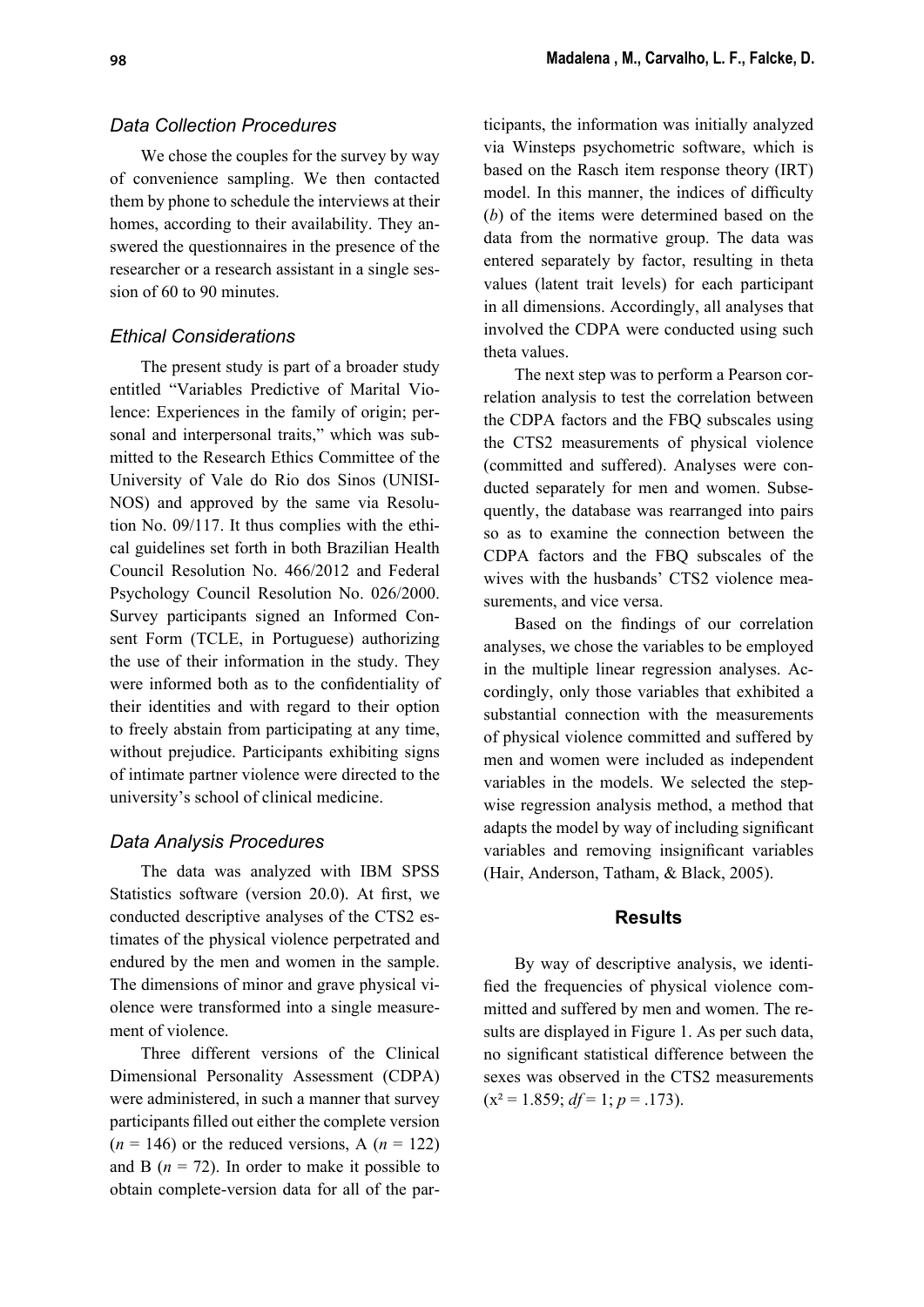

*Figure 1***. Frequencies of physical violence committed and suffered by men and women.**

#### **Table 2**

**Matrix of Correlations between Physical Violence Committed and Suffered by Women and Men in Relation to Personality Traits and Experiences in the Family of Origin**

|                              | Physical Violence Committed |            |            | Physical Violence Suffered |
|------------------------------|-----------------------------|------------|------------|----------------------------|
|                              | Women                       | Men        | Women      | Men                        |
| Dependency                   | 0.092                       | 0.150      | 0.069      | $0.187*$                   |
| Aggressiveness               | $0.194*$                    | $0.264**$  | $0.203**$  | $0.225**$                  |
| Mood instability             | $0.244**$                   | $0.173*$   | $0.232**$  | $0.188*$                   |
| Eccentricity                 | $0.212*$                    | $0.174*$   | $0.223**$  | $0.171*$                   |
| Need for attention           | 0.061                       | 0.046      | 0.117      | 0.063                      |
| Distrust                     | $0.243**$                   | 0.074      | $0.304**$  | 0.117                      |
| Grandiosity                  | $0.221**$                   | $0.179*$   | $0.207**$  | $0.181*$                   |
| Detachment                   | 0.151                       | 0.153      | $0.266**$  | $0.165*$                   |
| Social avoidance             | 0.104                       | $0.244**$  | 0.110      | $0.265**$                  |
| Self-sacrifice               | 0.034                       | 0.042      | 0.094      | 0.035                      |
| Conscientiousness            | 0.037                       | 0.019      | 0.084      | 0.006                      |
| Impulsiveness                | $0.210**$                   | $0.164*$   | $0.246**$  | 0.136                      |
| Paternal physical abuse      | 0.119                       | $0.227**$  | $-0.025$   | $-0.206*$                  |
| Maternal physical abuse      | $0.191*$                    | 0.137      | $-0.138$   | $-0.101$                   |
| Sexual abuse                 | $0.264**$                   | $0.170*$   | $0.174*$   | $0.300**$                  |
| Physical neglect             | 0.074                       | $0.175*$   | 0.043      | $-0.006$                   |
| Paternal decision-making     | $-0.034$                    | $-0.127$   | $-0.156$   | $-0.064$                   |
| Maternal decision-making     | $-0.098$                    | $-0.133$   | $-0.227**$ | 0.015                      |
| Paternal substance abuse     | 0.028                       | 0.101      | 0.078      | $-0.075$                   |
| Maternal substance abuse     | $0.220*$                    | 0.028      | $-0.128$   | $-0.048$                   |
| Paternal psychol. adjustment | $-0.116$                    | $-0.294**$ | $-0.079$   | $-0.291**$                 |
| Maternal psychol. adjustment | $-0.199*$                   | $-0.11$    | $-0.263**$ | $-0.065$                   |
| Family ties                  | $-0.151$                    | $-0.081$   | $-0.11$    | $-0.032$                   |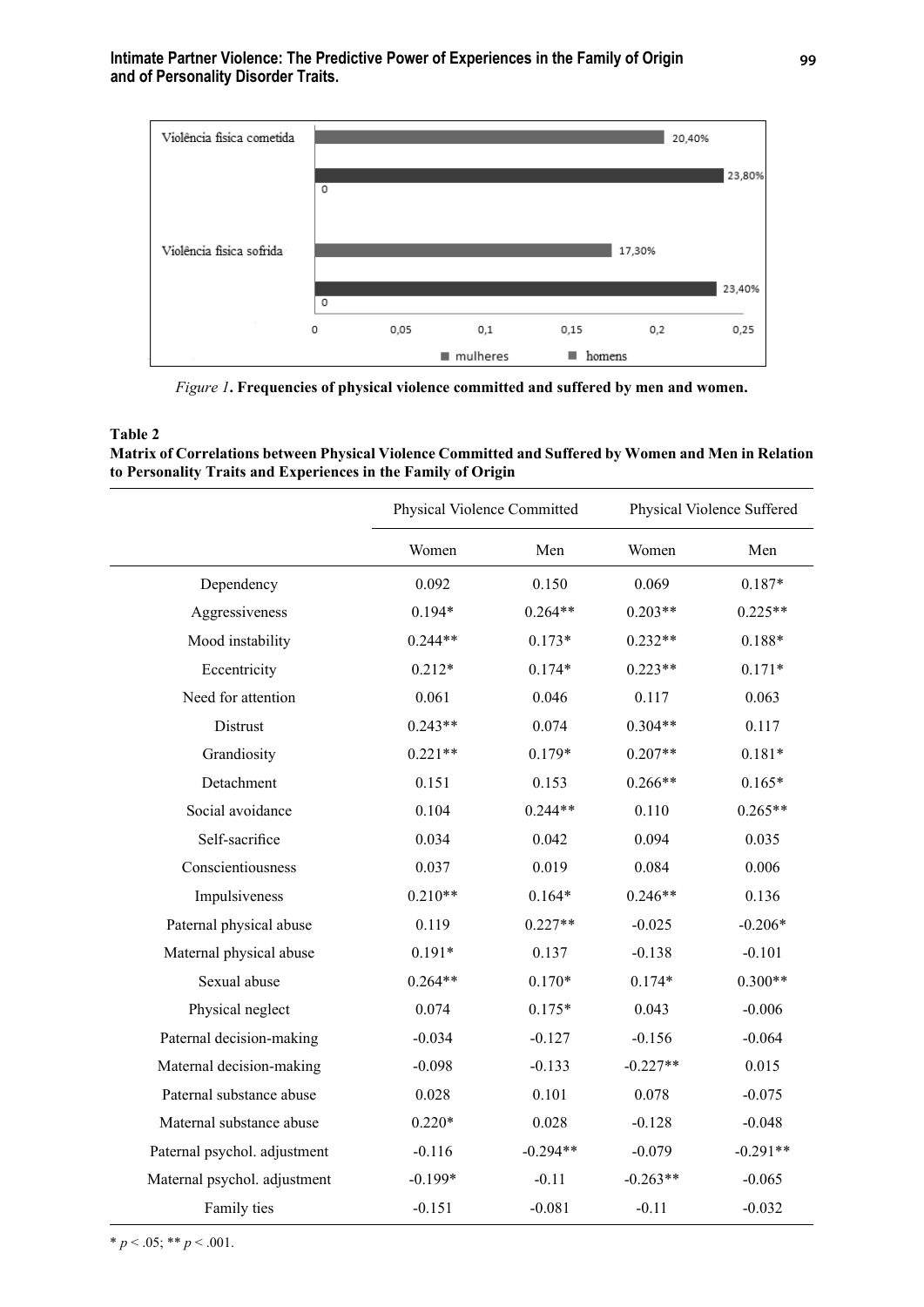Employing the paired database, we ran a Pearson correlation analysis to verify the connection between the pathological traits of the husbands' personalities and the dimensions of physical violence of the wives. The same procedure was also employed with respect to the wives' personality disorders and the husbands' dimensions of physical violence. As per the findings, no noteworthy connections between the variables were observed  $(p > .05)$ .

We then ran a correlation analysis of the unpaired database to discover which variables would be included in the regression model. Table 2 displays the correlation data.

All of the connections we detected were weak, yet statistically significant and thus supportive of regression analysis. The reason for employing the stepwise multiple-regressionanalysis method was to assess the predictive power of both pathological personality traits and experiences in the family of origin with respect to the physical violence committed and suffered by the men and women of the sample. Accordingly, only variables that exhibited a significant connection with physical violence were included in the analysis. Four independent analyses were conducted considering the four different outcomes: physical violence committed by women, physical violence committed by men (Table 3), physical violence suffered by women and physical violence suffered by men (Table 4).

**Table 3**

**Predictors of Physical Violence Committed by Women and Men**

|                                                                 |                                  | Women                                                           |                              |                  |       |  |
|-----------------------------------------------------------------|----------------------------------|-----------------------------------------------------------------|------------------------------|------------------|-------|--|
|                                                                 | Non-standardized<br>coefficients |                                                                 | Standardized<br>coefficients |                  |       |  |
| Predictors                                                      | B                                | Std. Error                                                      | Beta                         | $\boldsymbol{t}$ | Sig.  |  |
| (Constant)                                                      | 14.255                           | 0.439                                                           |                              | 32.437           | 0.000 |  |
| Mood instability                                                | 0.532                            | 0.195                                                           | 0.293                        | 2.719            | 0.008 |  |
| Impulsiveness                                                   | 0.391                            | 0.185                                                           | 0.228                        | 2.119            | 0.037 |  |
|                                                                 |                                  | $R = 0.436$ ; $R^2 = 0.190$ ; $R^2$ <sub>adjusted</sub> = 0.170 |                              |                  |       |  |
|                                                                 |                                  | Men                                                             |                              |                  |       |  |
|                                                                 | Non-standardized<br>coefficients |                                                                 | Standardized<br>coefficients |                  |       |  |
| Predictors                                                      | B                                | Std. Error                                                      | <b>B</b> eta                 | $\boldsymbol{t}$ | Sig.  |  |
| (Constant)                                                      | 14.07                            | 0.468                                                           |                              | 30.033           | 0.00  |  |
| Paternal physical abuse                                         | 0.136                            | 0.059                                                           | 0.232                        | 2.296            | 0.024 |  |
| Aggressiveness                                                  | 0.26                             | 0.129                                                           | 0.204                        | 2.022            | 0.046 |  |
| $R = 0.344$ ; $R^2 = 0.118$ ; $R^2$ <sub>adjusted</sub> = 0.099 |                                  |                                                                 |                              |                  |       |  |

One observes that the "mood instability" and "impulsiveness" variables are the final female model's predictors; together, they explain 19% of the variance of the physical violence committed by the women in the sample. The correlation between the independent variables and the model's criterion is moderate  $(R = 0.43)$ . The standardized coefficients of the regression analysis reveal that the "mood instability" personality trait ( $\beta$  = 0.293; *p* = .008) is the model's strongest predictive variable. The "mood instability" and "impulsiveness" personality traits are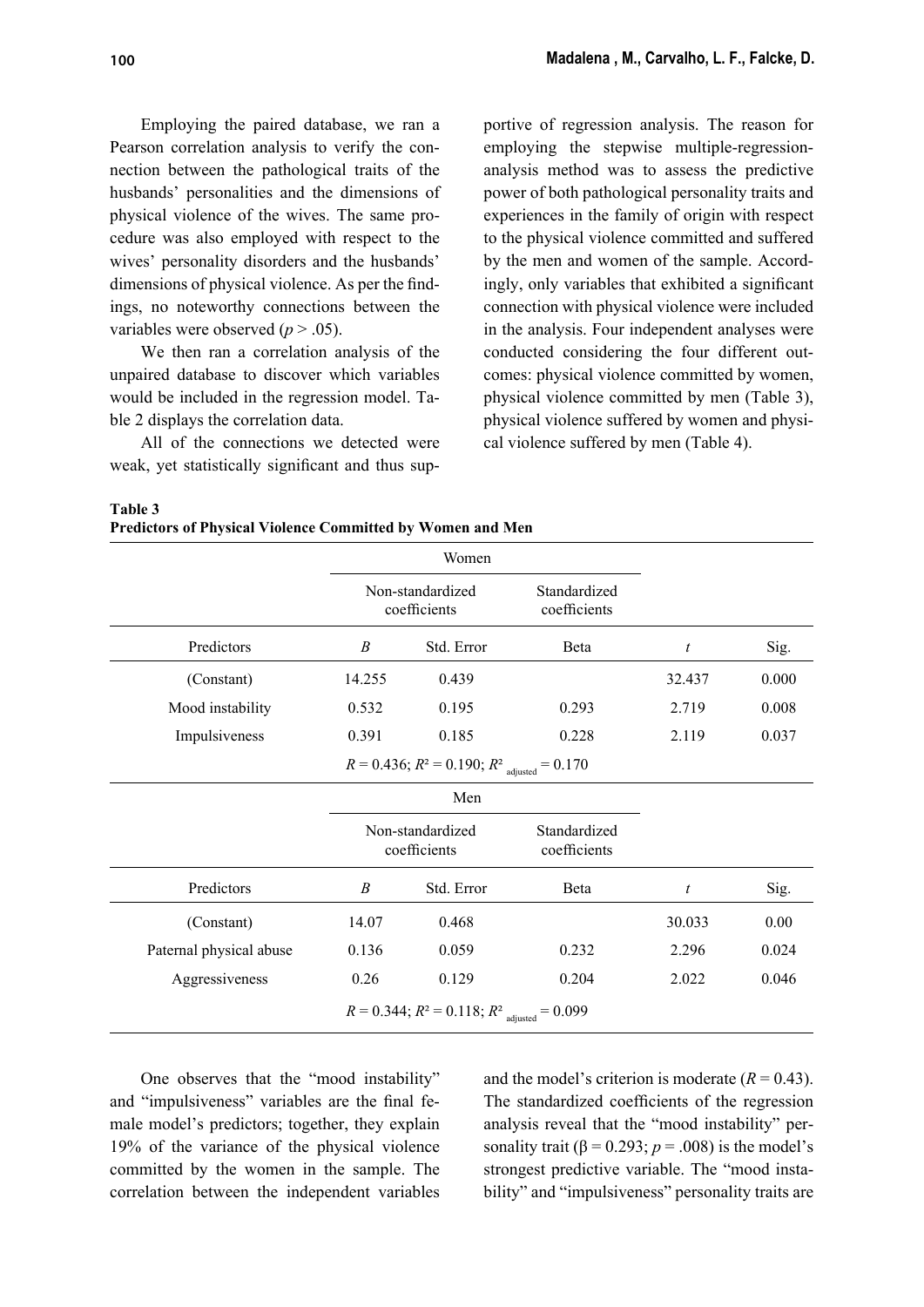positively associated with the physical violence committed by the women.

With respect to the physical violence committed by the men in the sample, the "paternal physical abuse" and "aggressiveness" variables are the final male model's predictors, explaining 11.8% of the variance. The standardized coefficients of the regression analysis reveal that paternal physical abuse ( $β = 232$ ;  $p = .024$ ) is the strongest variable, followed by aggressiveness ( $\beta$  = 204; *p* = .046).

| Table 4                                                          |  |  |  |
|------------------------------------------------------------------|--|--|--|
| <b>Predictors of Physical Violence Suffered by Women and Men</b> |  |  |  |

|                                                                 | Women                                                |                                  |                              |          |       |  |  |  |
|-----------------------------------------------------------------|------------------------------------------------------|----------------------------------|------------------------------|----------|-------|--|--|--|
|                                                                 | Non-standardized coefficients                        |                                  | Standardized<br>coefficients |          |       |  |  |  |
| Predictors                                                      | B                                                    | Std. Error                       | <b>B</b> eta                 | T        | Sig.  |  |  |  |
| (Constant)                                                      | 14.727                                               | 0.555                            |                              | 26.534   | 0.00  |  |  |  |
| Distrust                                                        | 0.447                                                | 0.113                            | 0.322                        | 3.945    | 0.00  |  |  |  |
| Maternal decisions                                              | $-0.047$                                             | 0.016                            | $-0.246$                     | $-3.005$ | 0.003 |  |  |  |
|                                                                 | $R = 0.427$ ; $R^2 = 0.183$ ; $R^2$ adjusted = 0.169 |                                  |                              |          |       |  |  |  |
| Men                                                             |                                                      |                                  |                              |          |       |  |  |  |
|                                                                 |                                                      | Non-standardized<br>coefficients |                              |          |       |  |  |  |
| Predictors                                                      | B                                                    | Std. Error                       | Beta                         | t        | Sig.  |  |  |  |
| (Constant)                                                      | 27.337                                               | 16.432                           |                              | $-1.664$ | 0.1   |  |  |  |
| Sexual abuse                                                    | 2.316                                                | 0.782                            | 0.282                        | 2.961    | 0.004 |  |  |  |
| Social avoidance                                                | 0.502                                                | 0.239                            | 0.203                        | 2.103    | 0.038 |  |  |  |
| Paternal psychol. adj.                                          | $-0.119$                                             | 0.059                            | $-0.197$                     | $-2.001$ | 0.048 |  |  |  |
| $R = 0.468$ ; $R^2 = 0.219$ ; $R^2$ <sub>adjusted</sub> = 0.193 |                                                      |                                  |                              |          |       |  |  |  |

Our findings reveal that the "distrust" and "maternal decision-making approach" variables are the final female model's predictors; together, they explain 18.3% of the variance of the physical violence suffered by the women in the sample. The standardized coefficients of the regression analysis show that the "distrust" personality trait  $(\beta = 0.322; p = .001)$  explains the greater part of the model, being supplemented by the "maternal decision-making approach" variable ( $\beta$  = -0.246;  $p = .003$ ). The "distrust" variable is positively associated with physical violence, whereas the "maternal decision-making approach" variable is negative, revealing that the higher the score on this scale, the less violence.

With respect to the dependent variable, "physical violence suffered by men," one observes that the "sexual abuse," "social avoidance" and "paternal psychological adjustment" variables are the final model's predictors, explaining 21.9% of the variance. The standardized coefficients of the regression analysis reveal that sexual abuse ( $β = 0.282$ ,  $p = .004$ ) is the strongest variable, followed by social avoidance  $(\beta = 0.203; p = .038)$  and paternal psychological adjustment ( $\beta$  = -0.197; *p* = .048). The sexual abuse and social avoidance variables are positively related to physical violence, while the paternal psychological adjustment variable exhibits a negative correlation, which indicates its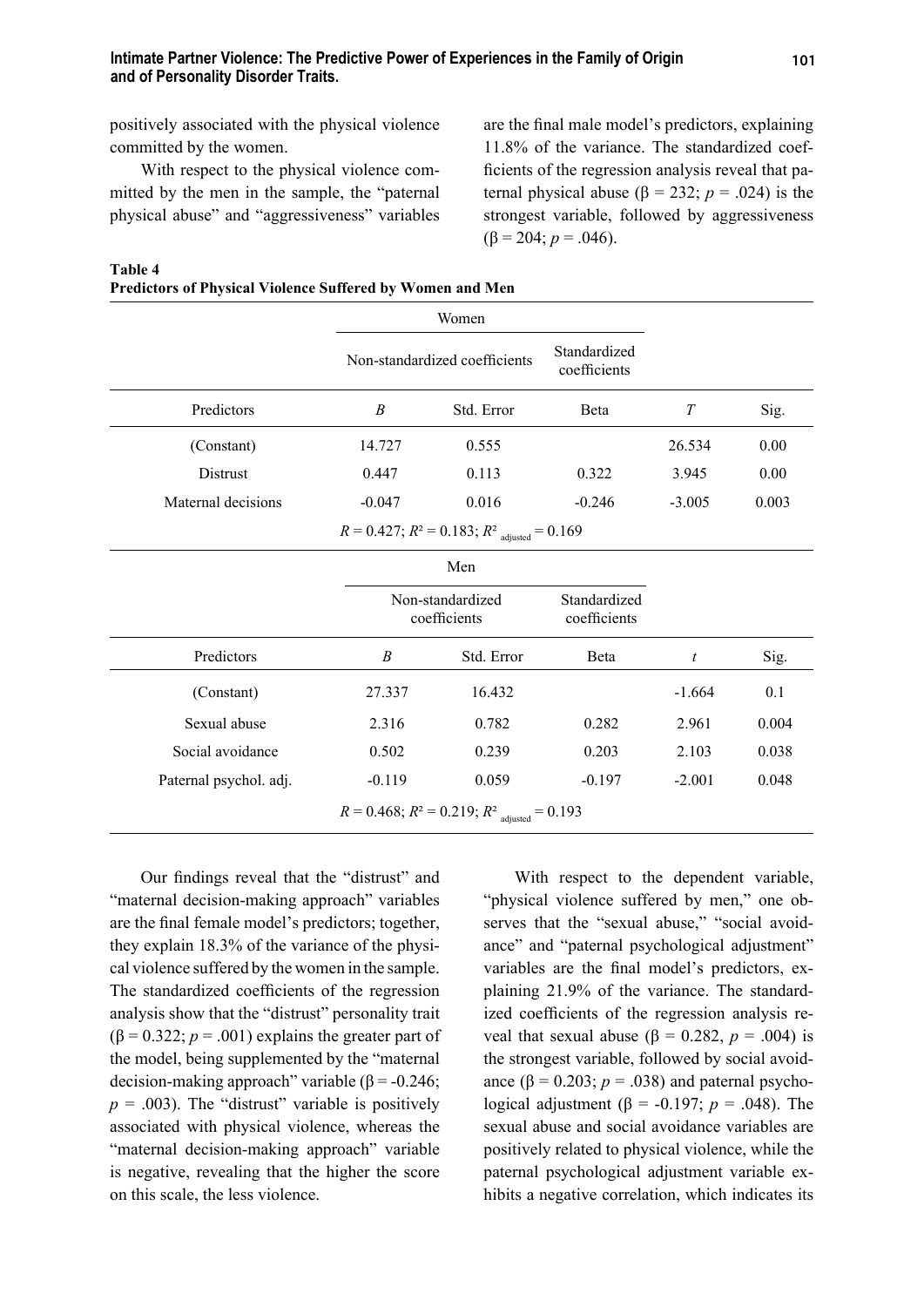preventive nature in relation to the incidence of violence.

# **Discussion**

The present study's aim was to assess the predictive power of pathological personality traits and of family-of-origin experiences with respect to the following four distinct outcomes: physical violence committed by women, physical violence committed by men, physical violence suffered by women and physical violence suffered by men. At the outset, we conducted descriptive analysis of the data related to physical violence. Our findings indicate no noteworthy discrepancies between men and women with respect to committing or suffering physical violence. Such a finding evidences the fact that, in relation to the sample, the gender variable was not a determining factor for explaining the phenomenon, contrary to what has been observed in prior studies (Stith et al., 2000; Straus, 2011).

As per our findings, we pinpointed mood instability, aggressiveness and impulsiveness as the pathological personality traits that predict the perpetration of marital violence. It is worth mentioning that such traits do not amount to personality disorders. Nonetheless, each trait relates more to the characteristics of certain disorders than it does to those of others (Carvalho, 2011). Accordingly, during the course of the present article, we point out the connections between the pathological personality traits assessed in the CDPA and the personality disorder characteristics analyzed in other studies.

The "mood instability," "aggressiveness" and "impulsiveness" personality traits are associated with the characteristics of borderline and antisocial personality disorders (PDs), which are frequently identified as being related to intimate partner violence (Fowler & Westen, 2011; Ross, 2011; Ross & Babcock, 2009; Whisman & Schonbrun, 2009). The "mood instability" personality trait applies to individuals tending toward sad or irritable moods and fluctuations in their temperaments and beliefs, exhibiting impulsive and radical reactions. Such traits are also characteristics of borderline personality disorder

(Carvalho, 2011). The "aggressiveness" trait is associated with people who are disregardful of others in order to get what they want, are incoherent and are usually violent; whereas the "impulsiveness" trait relates to individuals who exhibit impetuous reactions, a fondness for violent activities, a knack for inventing excuses and a tendency toward getting into trouble (Carvalho, 2011). The latter two traits (aggressiveness and impulsiveness) evidence characteristics of antisocial personality disorder (APA, 2014).

Other pathological personality traits were once also presumed to explain the perpetration of marital violence, yet this presumption was never substantiated. In light of this fact, the present study's findings corroborate the results of the majority of the studies concerning violent partners (Askeland & Heir, 2014; Jose, O'Leary, Gomez, & Foran, 2014; Maneta et al., 2013; Reingle, Jennings, Connell, Businelle, & Chartier, 2014; Thomas, Bennett, & Stoops, 2013). Furthermore, the personality trait most predictive of women's violent acts, mood instability, is more closely tied to borderline personality disorder; and the trait most predictive of male violence, aggressiveness, is more strongly associated with antisocial PD. The same predictors for men and women were also identified in Ross and Babcock's study of violent partners (2009). Along the same lines, research conducted by Weinstein et al. (2012) revealed that the characteristics of borderline PD in women were stronger predictors of intimate partner violence than they were in the case of men. This could be related to the fact that borderline disorder is three times more common in women than it is in men (APA, 2014).

In addition to such gender asymmetries, we spotted other differences between the sexes. In contrast to the results obtained for men, no experience in the family of origin was observed in the final model of violence perpetrated by women. This fact could imply that adverse experiences in the family of origin have a lesser impact on women's conjugality, in contrast to what is evidenced in the literature (Fergusson et al., 2008). Another option would be to consider that the connection between adverse experiences in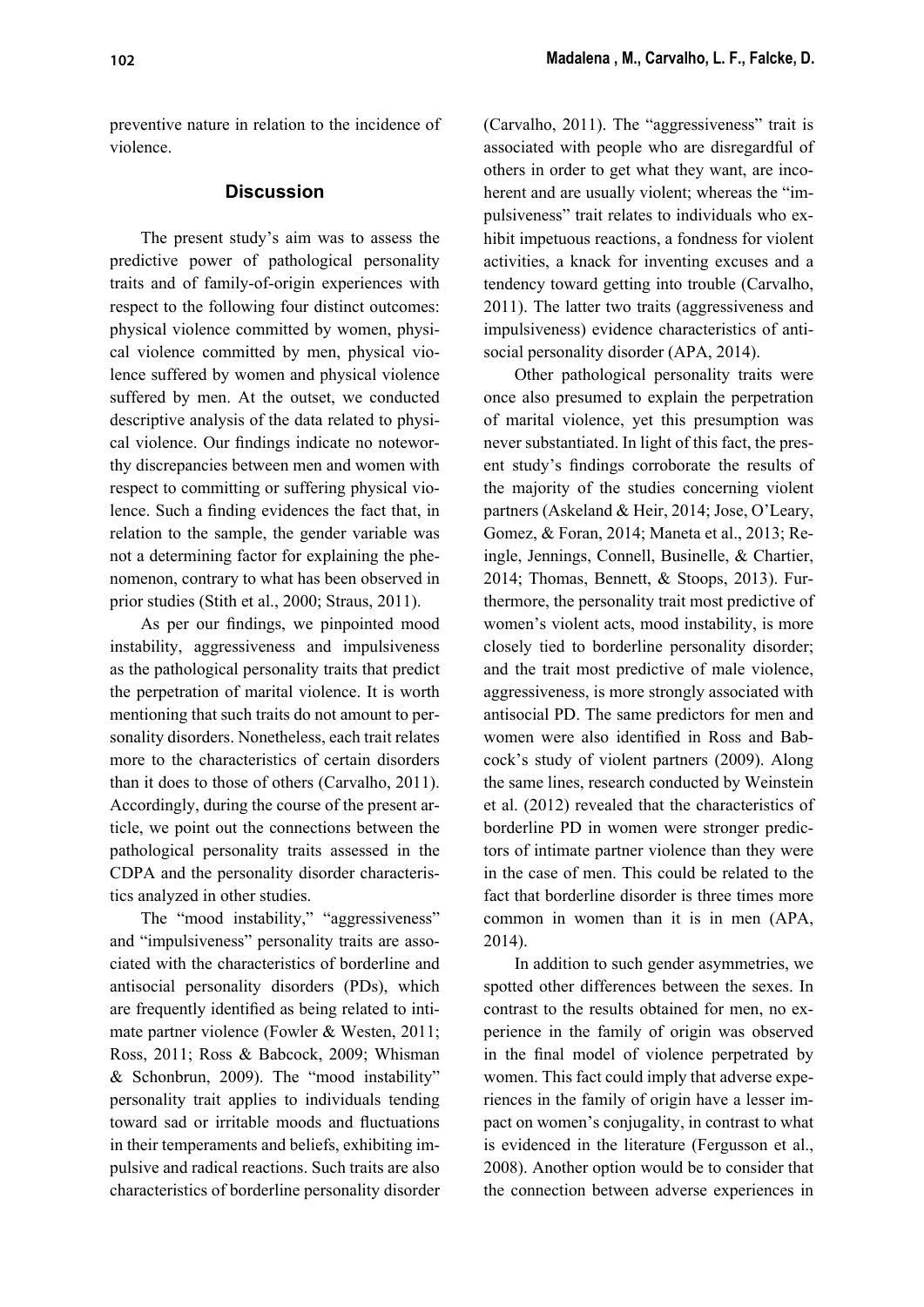the family of origin and violence committed by women could be indirect, as was stated in a study conducted by O'Leary et al. (2007). Employing structural equation modeling, the authors discovered an indirect connection between adverse experiences in the family of origin and violence committed by women. One can comprehend such an indirect connection when observing both that adverse domestic childhood experiences are considered part of the etiological variables involved in the development of borderline personality disorder [BPD] (Cohen et al., 2014; Laporte, Jiang, Pepler, & Chamberland, 2011) and that the "mood instability" trait exhibits BPD characteristics. This hypothesis is thus coherent and is in agreement with a study conducted by Liu and collaborators (2012) that discerned BPD characteristics that partially mediate the relationship between childhood abuse experiences and the perpetration of marital violence.

Such data contributes to the discussion of violence committed by women. The following issue frequently arises: Do women commit violent acts against their partners for the purpose of self-defense or for psychopathological reasons, as previously identified in the case of men (Ross) & Babcock, 2009)? The present study demonstrates the importance of the fact that pathological personality traits partially explain such behavior.

With respect to the impulsiveness trait, which was also identified as a predictor of violence committed by women, one observes that it exhibits characteristics that are most closely tied to antisocial personality disorder (APA, 2014). This information surprised us in light of the fact that borderline PD characteristics are the most closely related to violence perpetrated by women (Ross & Babcock, 2009; Weinstein et al., 2012). Even so, one must bear in mind that the impulsiveness trait exhibited less strength than that of mood instability in terms of predicting violence committed by women.

In the present study, the physical violence committed by men was explained by the pathological personality trait of aggressiveness and by paternal physical abuse, which was the strongest variable. This fact is in agreement with the literature that identifies abusive childhood experiences as predictors of marital violence committed by men (Fang & Corso, 2007, 2008; Fergusson et al., 2008), capable of explaining such behavior better than other variables do (Jin et al.,  $2014$ ). Such a finding is consonant with authors who pinpoint physical abuse as the principal predictor (Alexander, Moore, & Alexander, 1991; Fergusson et al., 2008) and is contrary to those who point to sexual abuse (Fang & Corso, 2007, 2008).

What one observes with greater frequency in the literature is the fact that adverse experiences in the family of origin have a greater impact on men's behavior than on women's behavior (Fergusson et al., 2008). The connection between these variables is mentioned by social learning theory, which views this issue in terms of children's imitation of their role models' behaviors (Bandura, Ross, & Ross, 1963). In the case of violence, it can be considered a problem-solving strategy. From this standpoint, the model's gender is a factor that contributes to such imitation; it is thus important to consider the influence of gender roles on human development. In the present study, this factor is viewed in terms of paternal physical abuse's impact on violence committed by men, in accordance with an earlier study (Alexander et al., 1991).

Despite the present study's findings being in line with the literature with respect to the fact that childhood abuse better explains violence perpetrated by men, it is intriguing that such gender differences exist. Why do such childhood experiences affect men more than they affect women? Which gender-related factors influence this observable fact? Such issues call for further research so as to expand our comprehension of the phenomenon. According to O'Leary et al. (2007), there is a direct connection between such variables in the case of men, while it is indirect with respect to women. Even so, how does this phenomenon take place? Falcke (2003) offered a plausible explanation, suggesting that women tend to evaluate their childhood experiences, which makes it possible for them to overcome certain aspects. In contrast, men tend to engage in such assessments much less frequently. With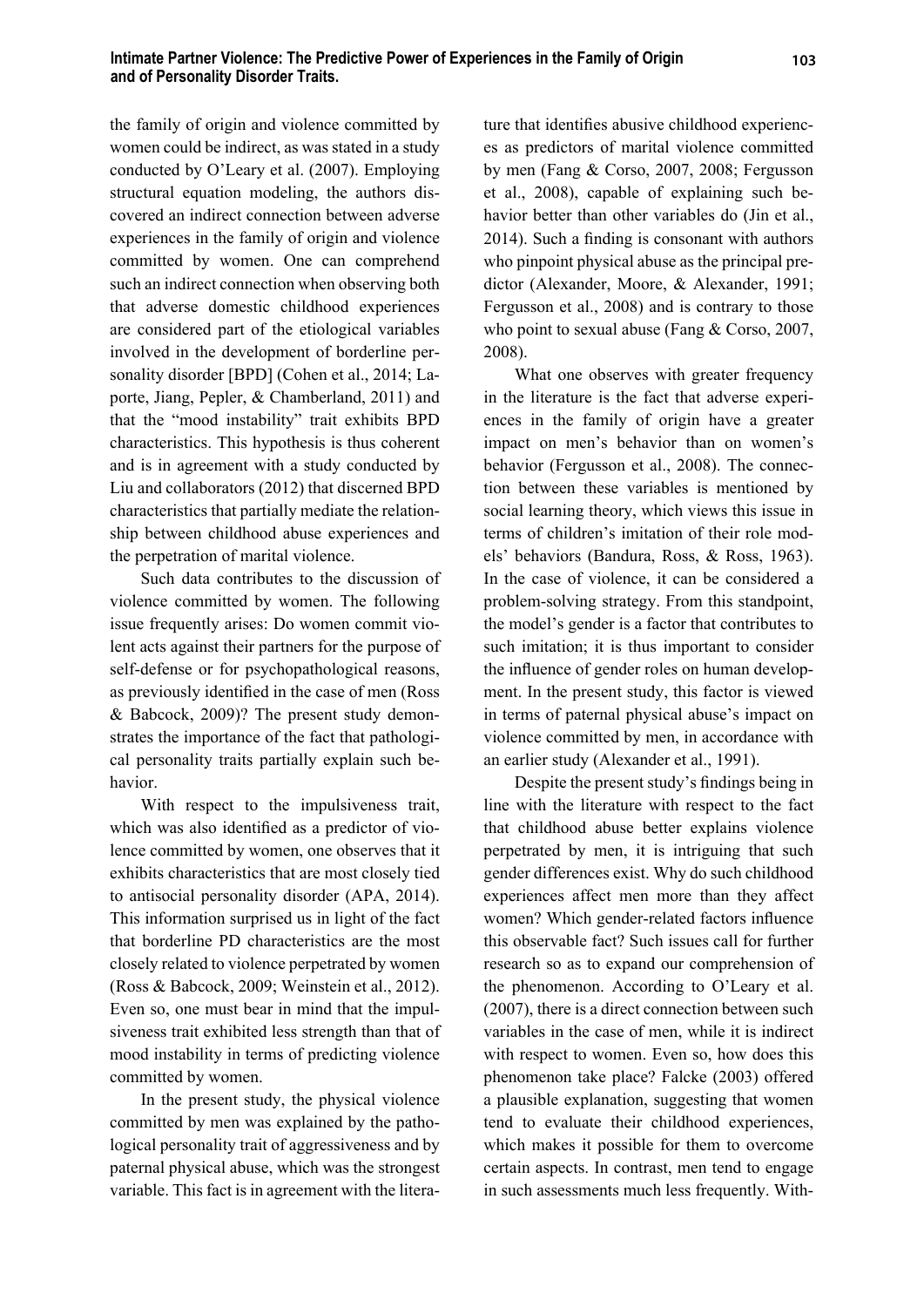out a doubt, such gender distinctions defy a linear or homogeneous conception of intimate partner violence.

Despite not exhibiting as much predictive power as physical abuse did, the aggressiveness personality trait was part of the final model of male-perpetrated violence. The predictive power of the aggressiveness trait, which displays attributes of antisocial personality disorder, had already been characterized in the literature as being connected with marital violence (Costa & Babcock, 2008; Holtzworth-Munroe et al., 2000; Kivisto, Little, Moore, & Rhatigan, 2011; Ross & Babcock, 2009). It is one of the important characteristics of the "generally violent" offender subtype, which was categorized in Holtzworth-Munroe and Stuart's typology (1994).

Numerous issues undoubtedly still require clarification with respect to the connection between pathological personality traits and the perpetration of marital violence. Whisman and Schonbrun (2009) indicate the necessity of specifically identifying borderline personality traits that are associated with the perpetration of intimate partner violence. The same can said concerning antisocial personality traits.

Furthering the comprehension of the interpartner violence phenomenon, studies were conducted to examine the violence *suffered* by men and women, a factor previously uninvestigated in the research. Their findings identified both adverse experiences in the family of origin and pathological personality traits as predictors. The personality-trait factor was the strongest variable in the final female model; and in the male model, the adverse-experiences factor. These findings are analogous to those discerned in relation to violence *perpetrated* by men and women.

A predictor of the intimate partner violence suffered by women, the "distrust" trait refers to individuals who exhibit a persistent lack of ability to trust others for fear of their intentions, displaying what appears to be a persecution complex (Carvalho, 2011). Although this trait is observed in various types of personality disorder, it seems to be more closely related to paranoid PD. This observation is in agreement with a study conducted by Pico-Alfonso et al. (2008),

concerning female victims of marital violence.

It is worth mentioning that, up to the present time, only a handful of studies have researched the characteristics of violence-related types of personality disorder (Kuijpers et al., 2010; Maneta et al., 2013; Reingle et al., 2014; Walsh et al., 2010). Furthermore, in a survey of the traits of personalities other than borderline and antisocial, we found only one study (Pico-Alfonso et al., 2008). This is a finding that needs to be better understood. Nonetheless, one can see that distrustful attitudes can influence a marital relationship, especially if such attitudes target the incredulous partner's spouse. Several authors consider trust an important variable for positive communication between spouses (Rempel, Ross, & Holmes, 2001). We may thus consider the hypothesis that distrustful individuals are capable of influencing the violent behaviors of their spouses via the so-called partner effect.

With respect to the model that explains the violence suffered by women, the maternal decision-making approach factor is connected with the distrust trait, which exhibited a negative correlation with the violence suffered. This familyof-origin dimension relates both to the consistency of parents' attitudes toward their children and to their ability to understandingly listen to their kids, both of which contribute to an atmosphere of security, trust and stability (Melchert, 1998b). Such an atmosphere may thus be considered a shield against the violence suffered by women. It could also suggest that when our first childhood bonds offer security and approval, they contribute to establishing healthier marital relationships later in life. This was observed in a study conducted by Treboux, Crowell and Waters (2004), which revealed that individuals enjoying secure emotional bonds had better affectionate relationships and milder conflicts.

As to the model of violence suffered by men, one observes that sexual abuse was the adverse childhood experience with the greatest impact. This observation corroborates a study by Afifi and collaborators (2009), which spotted a connection between childhood sexual abuse and an increase in men's likelihood of becoming marital violence victims later on. In contrast to this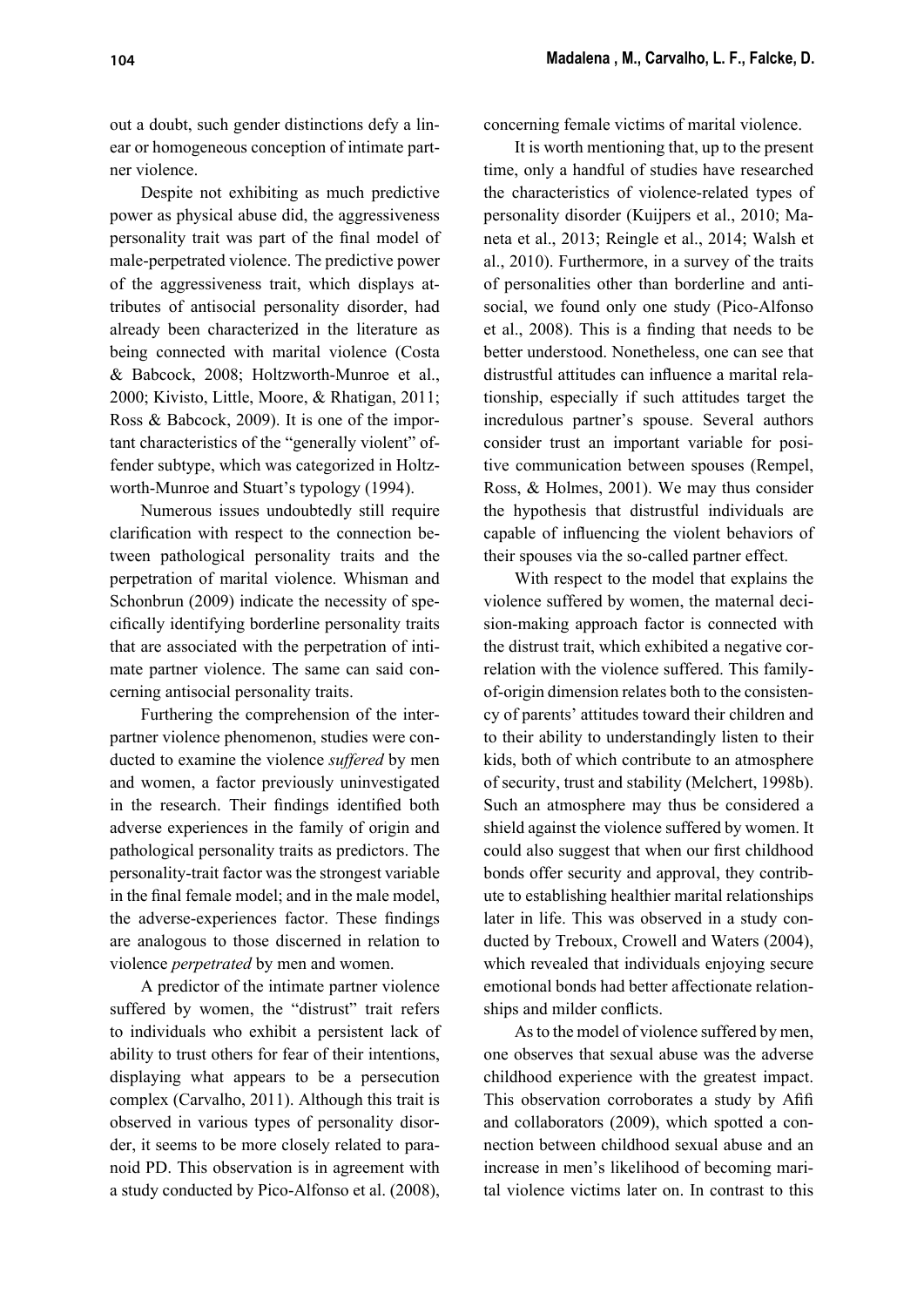finding, other studies have found that such experiences predict violence committed *by* childhood sexual abuse victims against their spouses in adulthood (Fang & Corso, 2007, 2008). In light of such contrasting findings, is it even possible to make final conclusions? Being attentive of the impact of such experiences, especially on men, is of utmost importance in terms of dealing with such aspects in the treatment of child abuse victims and marital abusers. Together with the above data, paternal psychological adjustment proved to be a protective factor against violent incidents, demonstrating that a caregiver's emotional stability contributes to healthy development. As in the case of the results obtained in the female sample, one observes a model gender's importance with respect to individuals' behaviors.

The social avoidance trait was part of the men's final model, exhibiting less predictive power than sexual abuse did. It is associated with the avoidant, schizoid and schizotypal varieties of personality disorder, especially the former (Carvalho, 2011). Its characteristics include a generalized belief in one's own incapacity and a fear of being criticized or humiliated (Carvalho, 2011). This was also observed in a study by Pico-Alfonso et al. (2008), which revealed high avoidant-personality scale scores for marital violence victims. However, that study only surveyed women. Even so, we can still presume that the avoidant pathological personality trait causes husbands to be vulnerable to their wives' abusive behaviors. In light of the fact that a husband's fear of being criticized and his belief in his own incapacity can trigger conflict avoidant behavior on his part, his wife could interpret such an attitude as hostile conduct or as indifference toward solving marital problems. Nonetheless, this is still a premature notion that requires further investigation.

It is remarkable that we found no correlation between spouses' personality traits and intimate partner violence in the paired database. International studies had already detected correlations both between wives' and husbands' personality traits and between one spouse's personality traits and violence perpetrated by the other spouse

(Bouchard et al., 2009; Maneta et al., 2013). We believe we obtained no such results in the present study because we did not survey a clinical sample, which would have exhibited higher levels of psychopathology and even violence. We thus recommend that future studies consider such a survey in their research.

## **Final Considerations**

The present study has implications in the debate on this subject. Our analyses were performed separately for men and women, for expanding the research method does not imply ignoring gender differences, which were in fact observed in this study. While women's violent acts were better explained by their pathological personality traits, men's violent acts were more influenced by their experiences in the family of origin. Such facts raise an important issue that requires further study and they underscore the need to view violence as a heterogeneous phenomenon. In light of the fact that only a few studies deal with pathological personality traits associated with violence suffered, our results and hypotheses support future research.

As to the perpetration of violence, our findings encourage us to recommend separate marital violence models for men and women, thereby making it possible to test them via structural equation modeling. With respect to the women's model, we believe that borderline personality disorder should be tested as to whether or not it is a variable that mediates the relationship between experiences in the family of origin and intimate partner violence. Regarding the male model, tests should be run as to whether or not antisocial personality disorder mediates the relationship between experiences in the family of origin and marital violence, that is, whether the relationship is indirect or direct.

The present study has its limitations. Among such shortcomings, what stands out is the fact that personality disorders were not quantified in this study (nonetheless, pathological personality traits were measured). Furthermore, neither the impact of the examinees' ages nor the influence of the lengths of their relationships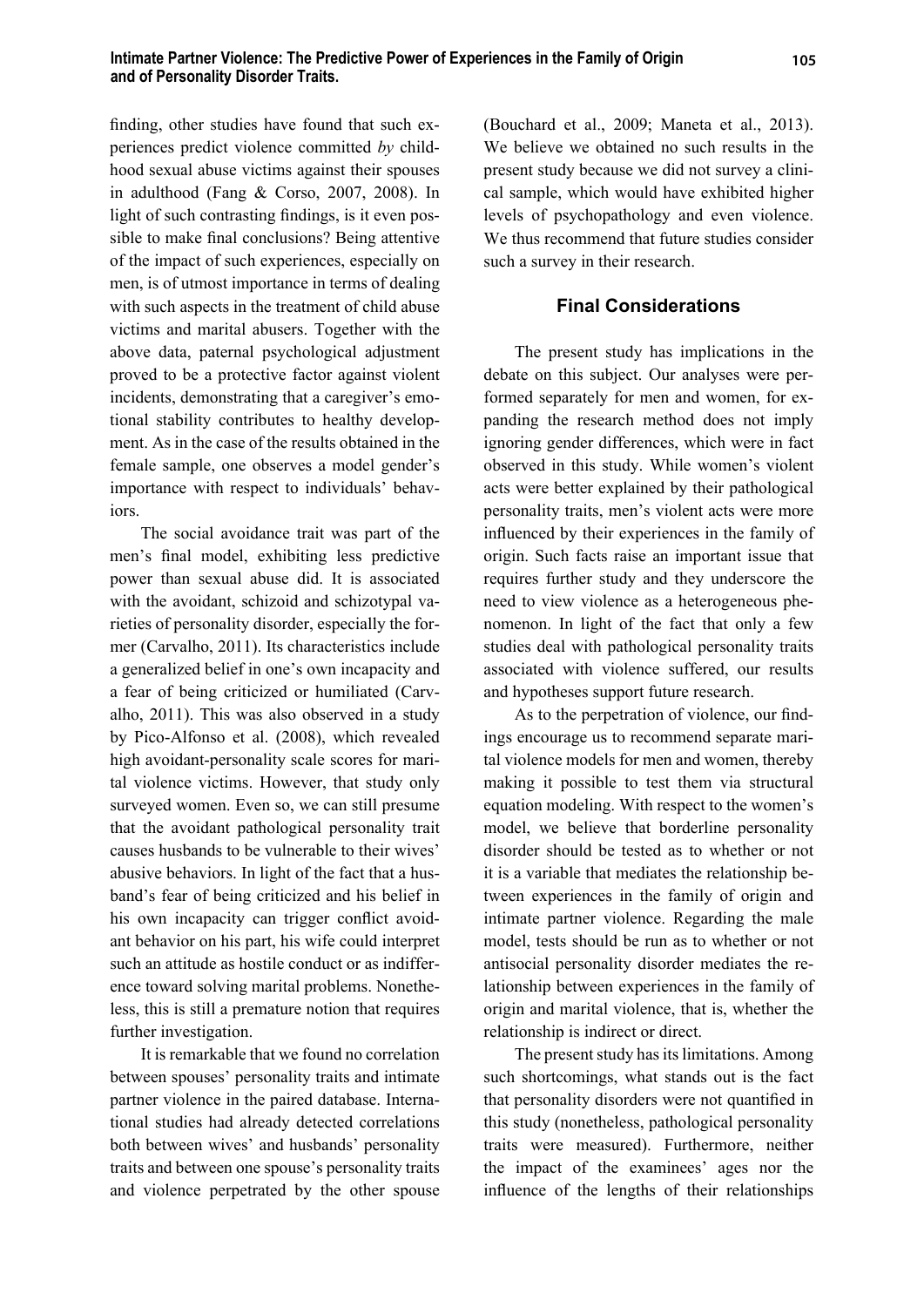was examined. We thus recommend that future studies take such variables into consideration. Moreover, our data was collected from a nonclinical sample, thus increasing the probability that such data encompasses incidents that are less violent than those observed in cases involving formal charges. With respect to adverse childhood experiences in the family of origin, one must take into consideration the fact that the instrument we employed is based on the examinees' memories, the survey being of a transversal nature. Nonetheless, the present research does contribute to this subject in the sense of providing support both for future studies of individuals involved in violent situations and for discussions concerning this theme, especially within the Brazilian context.

## **References**

- Afifi, T. O., MacMillan, H., Cox, B. J., Asmundson, G. J. G., Stein, M. B., & Sareen, J. (2009). Mental health correlates of intimate partner violence in a nationally representative sample of males and females. *The Journal of Interpersonal Violence, 24,* 1398-1417*.* doi:10.1177/0886260508322192
- Alexander, P. C., Moore, S., & Alexander, E. R. (1991). What is transmitted in the inter-generational transmission of violence? *Journal of Marriage and the Family, 53,* 657-668. doi:10.2307/352741
- American Psychological Association. (2014). *Manual Diagnóstico e Estatístico de Transtornos Mentais – IV*. Porto Alegre, RS: ArtMed.
- Askeland, I. R., & Heir, T. (2014). Psychiatric disorders among men voluntarily in treatment for violent behaviour: A cross-sectional study. *BMJ Open, 4*(4), 1-5. doi:10.1136/bmjopen-2013-004485
- Bandura, A., Ross, D., & Ross, S. A. (1963). Vicarious reinforcement and imitative learning. *Journal of Abnormal and Social Psychology, 67*(6), 601-607. Retrieved from https://www.ncbi.nlm. nih.gov/pubmed/14084769
- Bouchard, S., Sabourin, S., Lussier, Y., & Villeneuve, E. (2009). Relationship quality and stability in couples when one partner suffers from borderline personality disorder. *Journal Marital Family Therapy, 35*(4), 446-455. doi:10.1111/ j.1752-0606.2009.00151.x
- Carvalho, L. F. (2011). *Desenvolvimento e verificação das propriedades psic*o*métricas do Inventário Dimensional Clínico da Personalidade* (Doctoral dissertation, Programa de Pós-Graduação *Strictu Sensu* em Psicologia, Universidade São Francisco, São Paulo, SP, Brazil). Retrieved from https://www.usf.edu.br/galeria/ getImage/427/606165816189410.pdf
- Cohen, L. J., Tanis, T., Bhattacharjee, R., Nesci, C., Halmi, W., & Galynker, I. (2014). Are there differential relationships between different types of childhood maltreatment and different types of adult personality pathology? *Psychiatry Research, 215*(1), 192-201. doi:10.1016/j.psychres.2013.10.036
- Costa, D., & Babcock, J. C. (2008). Articulated thoughts of intimate partner abusive men during anger arousal: Correlates with personality disorder features. *Journal of Family Violence, 23*(6), 395-402. doi:10.1007/s10896-008-9163-x
- Ehrensaft, M. K., Cohen, P., & Johnson, J. G. (2006). Development of personality disorder symptoms and the risk for partner violence. *Journal of Abnormal Psychology, 115*(3), 474-483. doi:10.1037/0021-843X.115.3.474
- Falcke, D (2003). *Águas passadas não movem moinhos? As experiências na família de origem como preditoras da qualidade do relacionamento conjugal* (Doctoral dissertation, Programa de Pós-Graduação em Psicologia, Pontifícia Universidade Católica do Rio Grande do Sul, Porto Alegre, RS, Brazil). Retrieved from http://www.scielo. br/scielo.php?script=sci\_nlinks&pid=S0103- 863X201400020017700014&lng=en
- Fang, X., & Corso, P. S. (2007). Child maltreatment, youth violence, and intimate partner violence. *American Journal of Preventive Medicine, 33*(4), 281-290. doi:10.1016/j.amepre.2007.06.003
- Fang, X., & Corso, P. S. (2008). Gender differences in the connections between violence experienced as a child and perpetration of intimate partner violence in young adulthood. *Journal of Family Violence, 23*(5), 303-313. doi:10.1007/ s10896-008-9152-0
- Fehringer, J. A., & Hindin, M. J. (2009). Like parent, like child: Intergenerational transmission of partner violence in Cebu, the Philippines. *Journal of Adolescent Health, 44*(4), 363-371. doi:10.1016/j.jadohealth.2008.08.012
- Fergusson, C. J. (2011). Love is a battlefield: Risk factors and gender disparities for domestic vio-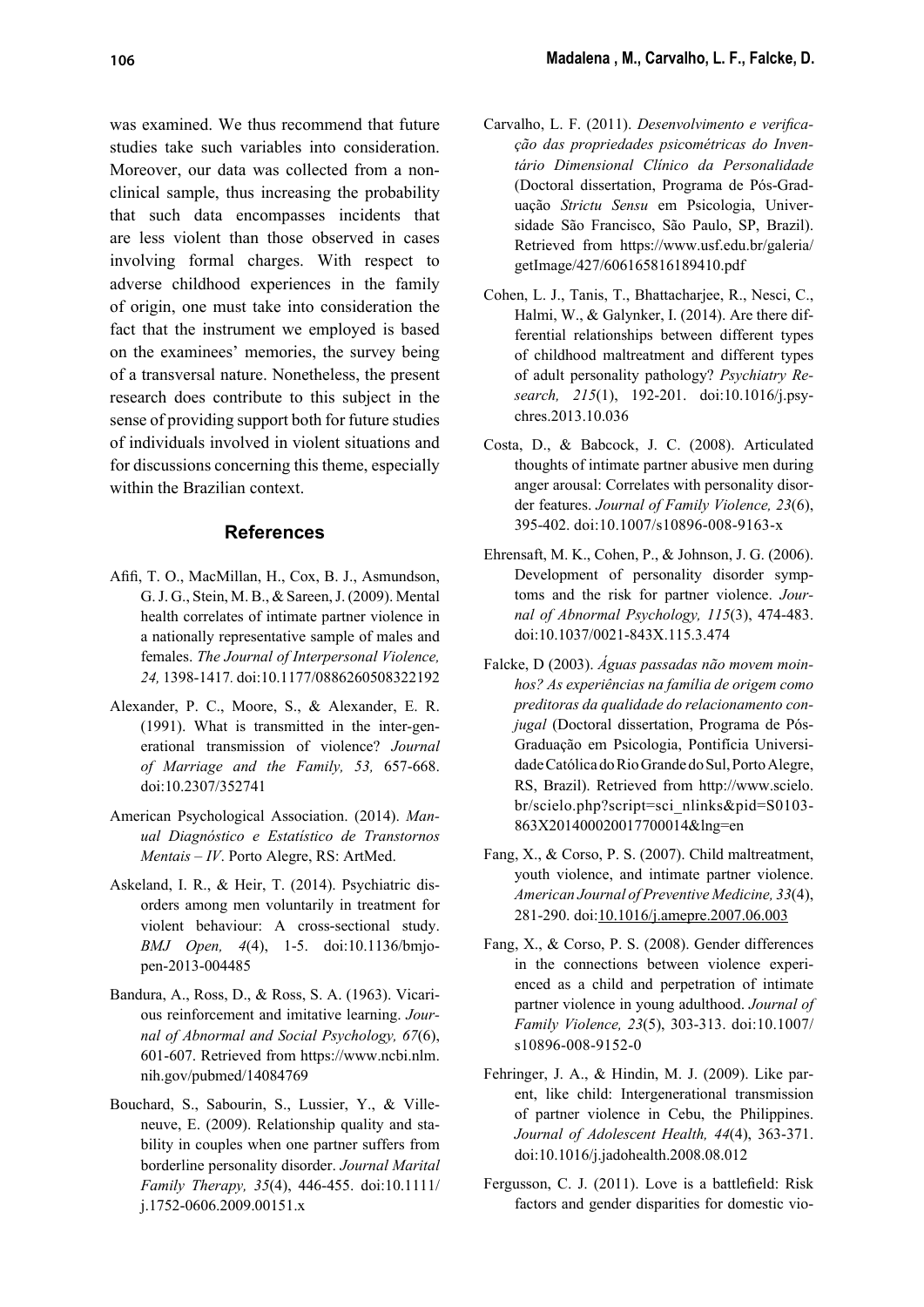lence among Mexican Americans. *Journal of Aggression, Maltreatment & Trauma, 20*(2), 227-236. doi:10.1080/10926771.2011.546829

- Fergusson, C. J., Boden, J. M., & Horwood, L. J. (2008). Developmental antecedents of interpartner violence in a New Zealand Birth Cohort. *Journal of Family Violence, 23*, 737-753. doi:10.1007/s10896-008-9199-y
- Fernández-Montalvo, J., & Echeburúa, E. (2008). Trastornos de personalidad y psicopatía en hombres condenados por violencia grave contra la pareja. *Psicothema, 20*(2), 193-198. Retrieved from http://www.psicothema.com/psicothema. asp?id=3447
- Fowler, K. A., & Westen, D. (2011). Subtyping male perpetrators of intimate partner violence. *Journal of Interpersonal Violence, 26*(4) 607-639. doi:10.1177/0886260510365853
- Godbout, N., Dutton, D. G., Lussier, Y., & Sabourin, S. (2009). Early exposure to violence, domestic violence, attachment representations, and marital adjustment. *Personal Relationships, 16*(3), 365- 384. doi:10.1111/j.1475-6811.2009.01228.x
- Hair, J. F., Anderson, R. E., Tatham, R. L., & Black, W. C. (2005). *Análise multivariada de dados*. Porto Alegre, RS: Bookman.
- Holtzworth-Munroe, A., Meehan, J. C., Herron, K., Rehman, U., & Stuart, G. L. (2003). Do subtypes of maritally violent men continue to differ over time? *Journal of Consulting and Clinical Psychology, 71*(4), 728-740. doi:10.1037/0022- 006X.71.4.728
- Holtzworth-Munroe, A., & Stuart, G. L. (1994). Typologies of male batterers: Three subtypes and the differences among them. *Psychological Bulletin, 16*(3), 476-497. doi:10.1037//0033- 2909.116.3.476
- Jaoko, J. (2010). Correlates of wife abuse in the Maseno and Nairobi areas of Kenya. *International Social Work, 53*(1), 9-18. doi:10.1177/0020872809348864
- Jin, X., Doukas, A., Beiting, M., & Viksman, A. (2014). Factors contributing to intimate partner violence among men in Kerala, India. *Journal of Family Violence*, *29*(6), 643-668. doi:10.1007/ s10896-014-9623-4
- Johnson, M. P. (2006). Conflict and control: Gender symmetry and asymmetry in domestic violence. *Violence Against Women, 12*(11), 1003-1018. doi:10.1177/1077801206293328
- Jose, A., O'Leary, K. D., Gomez, J. L. G., & Foran, H. M. (2014). Risk factors for men's intimate physical aggression in Spain. *Journal of Family Violence, 29*, 287-297. doi:http://dx. doi. org/10.1007/s10896-014-9589-2
- Kelly, J. B., & Johnson, M. P. (2008). Differentiation among types of intimate partner violence: Research update and implications for interventions. *Family Court Review, 46*(3), 476-499. doi:10.1111/j.1744-1617.2008.00215.x
- Kenny, D. A., Kashy, D. A., & Cook, W. L. (2006). *Dyadic data analysis*. New York: Guilford Press.
- Kivisto, A. J., Little, K. C., Moore, T. M., & Rhatigan, D. L. (2011). Antisociality and intimate partner violence: The facilitating role of shame. *Violence and Victims, 26*, 758-773.
- Kuijpers, K., Knaap, L. M., Winkel, F. W., Pemberton, A., & Baldry, A. C. (2010). Borderline traits and symptoms of post-traumatic stress in a sample of female victims of intimate partner violence. *Stress and Health, 27*(3), 206-215. doi:10.1002/smi.1331
- Langhinrichsen-Rohling, J. (2010). Controversies involving gender and intimate partner violence in the United States. *Sex Roles, 62*(3-4), 179-193. doi:10.1007/s11199-009-9628-2
- Laporte, L., Jiang, D., Pepler, D. J., & Chamberland, C. (2011). The relationship between adolescents' experience of family violence and dating violence. *Youth & Society*, 43(1), 3-27. doi:10.1177/0044118X09336631
- Liu, N., Zhang, Y., Brady, H. J., Cao, Y., He, Y., & Zhang, Y. (2012). Relation between childhood maltreatment and severe intrafamilial maleperpetrated physical violence in Chinese community: The mediating role of borderline and antisocial personality disorder features. *Agressive Behavior, 38*(1), 64-76. doi:10.1002/ ab.20417
- Mair, C., Cunradi, C. B., & Todd, M. (2012). Adverse childhood experiences and intimate partner violence: Testing psychosocial mediational pathways among couples. *Annals of Epidemiology, 22*, 832-839.
- Maneta, E. K., Cohen, S., & Schulz, M. S. (2013). Two to Tango: A dyadic analysis of links between borderline personality traits and intimate partner violence. *Journal of Personality Disorders, 27*(2), 233-243. doi:10.1521/pedi.2013.27.2.233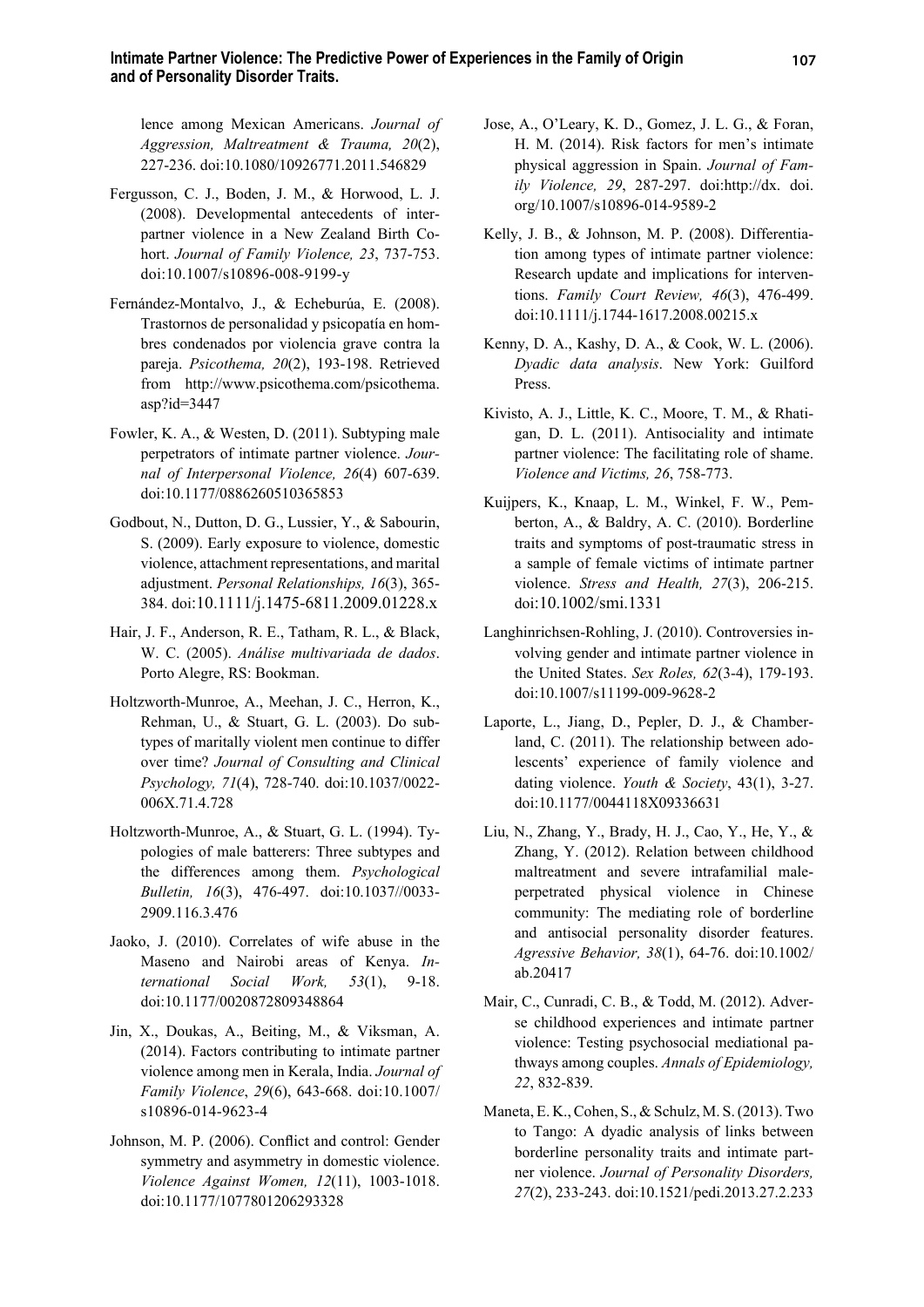- McKinney, C. M., Caetano, R., Ramisetty-Mikler, S., & Nelson, S. (2009). Childhood family violence and perpetration and victimization of intimate partner violence: Findings from a national population-based study of couples. *Annals of Epidemiology, 19*(1), 25-32. doi:10.1016/j.annepidem.2008.08.008
- Melchert, T. P. (1998a). A review of instruments for assessing family history. *Clinical Psychology Review, 18*, 163-187. doi:http://dx.doi. org/10.1016/S0272-7358(97)00058-5
- Melchert, T. P. (1998b). Testing the validity of an instrument for assessing family of origin history. *Journal of Clinical Psychology, 54*, 863-876. doi:http://dx.doi.org/10.1002/ (SICI)1097-4679(199811)54:7<863::AID-JCLP1>3.0.CO;2-G
- Ministry of Health. (2008). *Indicadores do SUS: Vol. 5. Prevenção de Violência e Cultura de Paz II*. Brasília, DF: Organização Pan-Americana da Saúde. Retrieved from http://bvsms.saude.gov. br/bvs/publicacoes/painelindicadores\_sus\_n5\_ p1.pdf
- Moraes, C. L., Hasselmann, M. H., & Reichenheim, M. E. (2002). Adaptação transcultural para o português do instrumento "Revised Conflict Tactics Scale (CTS2)" utilizado para identificar violência entre casais. *Caderno de Saúde Pública, 18*(1), 163-176. doi:10.1590/S0034- 89102010000400010
- O'Leary, K. D., Slep, A. M. S., & O'Leary, S. G. (2007). Multivariate models of men's and women's partner aggression. *Journal of Consulting and Clinical Psychology, 75*, 752-764. doi:10.1037/0022-006X.75.5.752
- Pico-Alfonso, M. A., Echeburúa, E., & Martinez, M. (2008). Personality disorder symptoms in women as a result of chronic intimate male partner violence. *Journal Family Violence, 23*(7), 577- 588. doi:10.1007/s10896-008-9180-9
- Reingle, J. M., Jennings, W., Connell, N. M., Businelle, M. S., & Chartier, K. (2014). On the pervasiveness of event-specific alcohol use, general substance use, and mental health problems as risk factors for intimate partner violence. *Journal of Interpersonal Violence, 29*(16), 1-20. doi:10.1177/0886260514527172
- Rempel, J., Ross, M., & Holmes, J. (2001). Trust and communicated attributions in close relationships. *Interpersonal Relations and Group*

*Processes, 81*(1), 57-64. doi:10.1037//0022- 3514.81.1.57

- Roberts, A. L., McLaughlin, K. A., Conron, K. J., & Koenen, K. C. (2011). Adulthood stressors, history of childhood adversity, and risk of perpetration of intimate partner violence. *American Journal of Preventive Medicine, 40*(2), 128-138. doi:10.1016/j.amepre.2010.10.016
- Ross, J. (2011). Personality and situational correlates of self-reported reasons for intimate partner violence among women versus men referred for Batterers' Intervention. *Behavioral Sciences and the Law, 29*(5), 711-727. doi:10.1002/bsl.1004
- Ross, J. M., & Babcock, J. C. (2009). Proactive and reactive violence among intimate partner violent men diagnosed with antisocial and borderline personality disorder. *Journal of Family Violence, 24*(8), 607-617. doi:10.1007/s10896- 009-9259-y
- Stith, S. M., Rosen, K. H., Middleton, K. A., Busch, A. L., Lundeberg, K., & Carlton, R. P. (2000). The intergenerational transmission of spouse abuse: A meta-analysis. *Journal of Marriage and the Family*, *62*, 640-654. doi:10.1111/ j.1741-3737.2000.00640.x
- Straus, M. A. (2011). Gender symmetry and mutuality in perpetration of clinical-level partner violence: Empirical evidence and implications for prevention and treatment. *Aggression and Violent Behavior, 16*(4), 279-288. doi:10.1016/j. avb.2011.04.010
- Straus, M. A., Hamby, S. L., Boney-Mccoy, S., & Sugarman, D. B. (1996). The revised Conflict Tactics Scales (CTS2): Development and preliminary psychometric data. *Journal of Family, 17*(3), 283-316. doi:10.1177/019251396017003001
- Thomas, M. D., Bennett, L. W., & Stoops, C. (2013). The treatment needs of substance abusing batterers: A comparison of men who batter their female partners. *Journal of Family Violence, 28*(2), 121-129. doi:10.1007/s10896-012-94794
- Thornton, A. J., Graham-Kevan, N., & Archer, J. (2010). Adaptive and maladaptive personality traits as predictors of violent and nonviolent offending behavior in men and women. *Agressive Behavior, 36*(3), 177-186. doi:10.1002/ab.20340
- Treboux, D., Crowell, J., & Waters, E. (2004). When "New" meets "Old": Configurations of adult attachment representations and their implications for marital functioning. *Developmental*